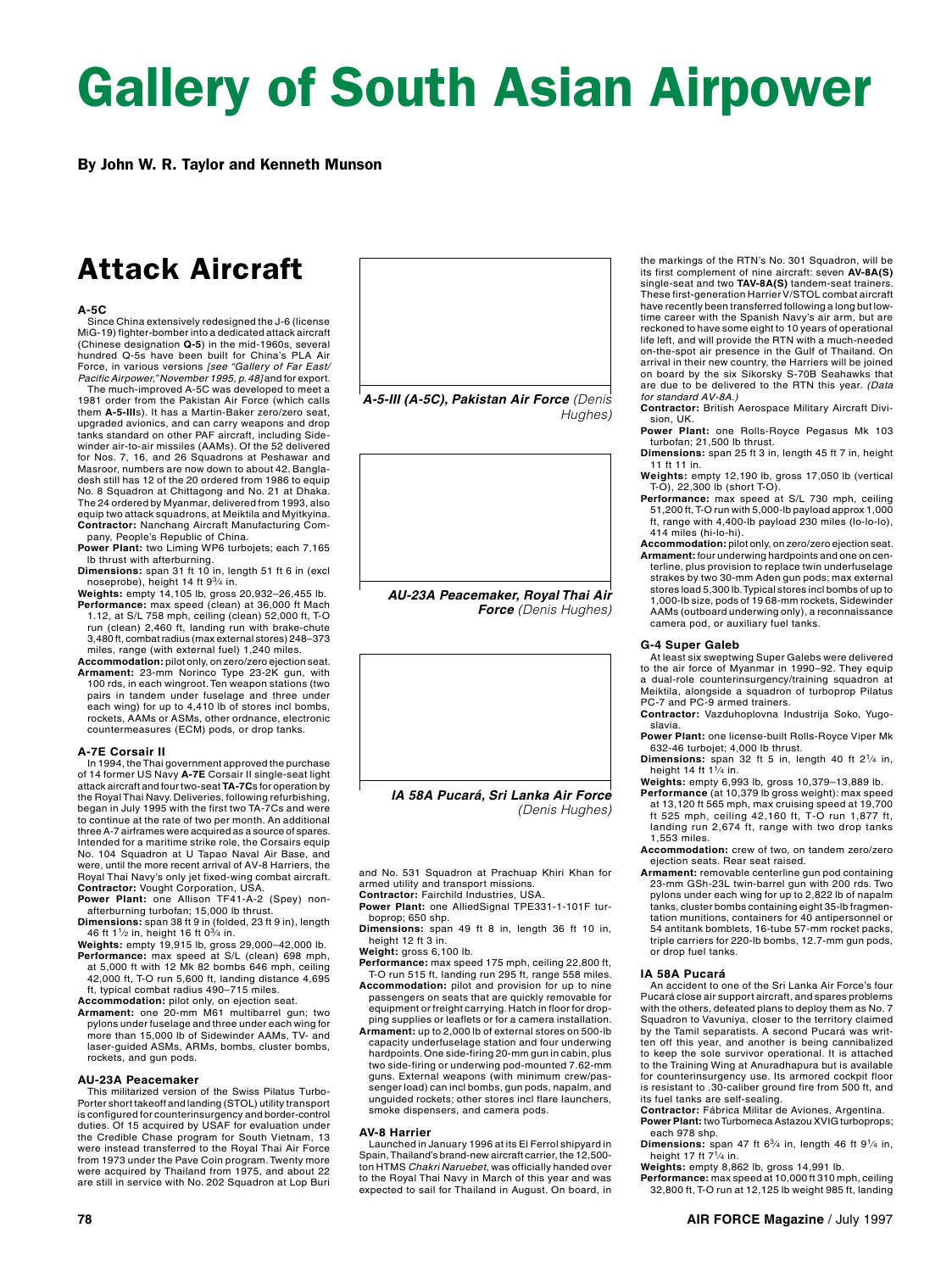run 656 ft, combat radius 140–606 miles.

- **Accommodation:** crew of two on tandem zero/zero ejection seats. Rear seat raised.
- **Armament:** two 20‑mm Hispano DCA‑804 guns, each with 270 rds; four 7.62‑mm FN‑Browning M2‑30 guns, each with 900 rds; one underfuselage and two underwing pylons for up to 3,307 lb of gun and rocket pods, bombs, cluster bombs, napalm, mines, torpedoes, ASMs, camera pods, or drop tanks.

#### **Jaguar International**

The first 40 Jaguars, with 8,040 lb thrust Adour Mk 804 turbofans, were supplied to India from the British assembly line in the late 1970s. On March 31, 1982, Hindustan Aeronautics flew the first of 45 more powerful Mk 811-engine Jaguars assembled from Europeanbuilt component kits. The final 46, the last of which will be delivered late next year, are manufactured almost entirely in India, bringing the overall total to 131 (116 single-seaters and 15 combat-capable tandem twoseaters). The basic strike aircraft, called **Shamsher** ("Assault Sword") by the Indian Air Force, are operated by Nos. 5, 14, 16, and 27 Squadrons.

Eight maritime strike single‑seaters serve with Poona-based No. 6 Squadron for antiship duties, with four more to follow by the end of 1998. Equipment includes Thomson-CSF Agave radar in a more pointed nose; a new DARIN (display attack and ranging inertial navigation) nav/attack system that includes SAGEM Uliss 82 inertial navigation system (INS), a GEC-Marconi COMED (combined map and electronic display), and a Smiths Industries head-up display and weapon-aiming computer (HUDWAC). Sea Eagle antiship missiles are the primary armament. *(Data for HAL-built single-seater.)*

- **Contractor:** Hindustan Aeronautics Ltd, India. **Power Plant:** two HAL‑built Rolls‑Royce Turbomeca Adour Mk 811 turbofans; each 8,400 lb thrust with afterburning.
- **Dimensions:** span 28 ft 6 in, length 55 ft 2<sup>1</sup>/<sub>2</sub> in (incl noseprobe), height 16 ft 0<sup>1</sup>/<sub>2</sub> in.
- **Weights:** empty 15,432 lb, gross 24,149–34,612 lb. **Performance:** max speed above 19,685 ft Mach 1.5, at S/L 745 mph, ceiling 45,000 ft, T‑O run 1,855–4,100 ft, landing run with brake-chute 1,540-2,200 ft, typical attack radius with internal fuel and max external stores 334 miles (lo-lo-lo), 530 miles (hi-lo-hi).
- **Accommodation:** pilot only, on zero/zero ejection seat. **Armament:** two 30‑mm guns in fuselage; two Magic AAMs overwing; centerline pylon and two under each wing; max external load 10,500 lb, incl eight 1,000‑lb bombs, BL755 or Belouga cluster bombs, packs of 68‑mm rockets, or a reconnaissance camera pack. One or two BAe Sea Eagle antiship missiles in maritime version.

#### **Kfir**

The acquisition last year of six former Israel Defense Force/Air Force Kfirs (five single-seat **C2**s and a **TC2**  two-seat operational trainer) provided a welcome shot in the arm to Sri Lanka's small and greatly beleaguered combat units in their bitter struggle against the Tamil separatist forces. Assigned to the newly formed No. 10 Squadron at Colombo's Katunayake Airport, they have assumed the major air defense and attack role hitherto undertaken by No. 5 Squadron's less capable Chinese-built F-7BSs, which are now virtually grounded. High utilization of such a small number of aircraft has, however, already had the inevitable result, one Kfir having been lost early this year. *(Data for Kfir C2.)* **Contractor:** Israel Aircraft Industries.

**Power Plant:** one General Electric J79-J1E (modified -GE-17) turbojet; 17,900 lb thrust with afterburning. **Dimensions:** span 26 ft 111⁄2 in, length incl noseprobe

- 51 ft 41⁄4 in, height 14 ft 111⁄4 in. **Weights:** empty approx 16,060 lb, gross 20,700– 35,715 lb.
- **Performance:** max sustained speed at altitude (clean) Mach 2.0, at S/L 863 mph, ceiling 58,000 ft, T-O run 4,750 ft, landing run at 25,500 lb gross weight 4,200 ft, ground-attack combat radius (incl 20 min fuel reserves) 477 miles.

**Accommodation:** pilot only, on zero/zero ejection seat. **Armament:** one 30-mm DEFA 552 gun in lower part

of each engine air intake, each with 140 rds; five underfuselage and four underwing stations for a maximum of 12,730 lb of weapons, ECM pods, or drop tanks. Weapons can incl bombs of up to 1,000-lb size, AAMs, ASMs, rocket pods, and napalm.

**MiG‑23/27 (NATO "Flogger")** About 75 percent of the single-seat light attack aircraft of the Indian Air Force are variable-geometry Floggers. Nos. 10 (Winged Dagger), 220 (Desert Tigers), and 221 Squadrons have **MiG-23BN**s (Flogger-F), almost identical to MiG-23MF interceptors except for a redesigned forward fuselage. This is tapered in side elevation to house a Sokol-23N nav/attack system. The underbelly 23‑mm gun is retained, but the cockpit sides are armored; low-pressure tires



*Force (Peter Steinemann)*



*(Peter Steinemann)*



*MiG-27M Bahadur, Indian Air Force (Simon Watson)*



*(Aero Mapho)*

are fitted for off-runway operation; the fuel tanks are redesigned to fill with neutral gas as the contents are used, to prevent explosion after impact; and active and passive ECM are carried. Around 90 of the 95 aircraft ordered in 1980 remain available, under the Indian name **Vijay.** The Afghan Army Air Force had up to 20 MiG-23BNs at Bagram, north of Kabul, but

their current status is uncertain. Hindustan Aeronautics assembled under license 165 similarly configured but more specialized tactical strike **MiG-27M**s (Flogger-J) under the Indian name **Bahadur** ("Valiant"). The R-29B-300 turbojet of this version has fixed engine air intakes instead of the variable-geometry type of the MiG-23, and<br>two-position afterburner nozzles. The 27M also has a wider and deeper nose, housing a laser rangefinder and target tracker behind a sloping window, to permit use of laser‑guided missiles; a 30‑mm six‑barrel gun; a PrNK‑23M nav/attack system, providing automatic flight control, gun firing, and weapons release, even during maneuvers; provision for new stores, includ‑ ing a three-camera reconnaissance pod; and other refinements. Deliveries were terminated in 1994, and 27Ms now equip Nos. 2, 9 (Wolf Pack), 18, 20, 22, 31 (Ocelots), and 222 (Tigersharks) Squadrons. *(Data for MiG-27M.)*

**Design Bureau:** Mikoyan OKB, Russia.

- Power Plant: one Soyuz/Khachaturov R-29B-300 turbojet; 25,350 lb thrust with afterburning.
- **Dimensions:** span 45 ft 10 in spread, 25 ft 61⁄4 in swept, length incl noseprobe 56 ft 01⁄4 in, height 16 ft 5 in. **Weights:** empty 26,252 lb, gross 39,685 lb. **Performance:** max speed at 26,250 ft Mach 1.7, at S/L
- Mach 1.1, ceiling 45,900 ft, T‑O run 2,625 ft, combat radius at S/L 242 miles, ferry range 1,553 miles.
- **Accommodation:** pilot only, on zero/zero ejection seat. **Armament:** one underbelly 30‑mm six‑barrel GSh‑6‑30 gun, with 260 rds; seven external hardpoints for 6,615 lb of 500‑kg bombs, 57‑mm rockets, two Kh‑23 ("Kerry") ASMs, four R‑60 ("Aphid") AAMs,

## **Mirage 5**

or other stores.

Versions of this single-seat ground-attack develop‑ ment of the Mirage III fighter flown by No. 8 Squadron of the Pakistan Air Force, at Masroor, are land-attack **5PA2**s and maritime-attack **5PA3**s. No. 22 Squadron, the Mirage OCU (operational conversion unit), at the same base has **5PA**s and two two-seat **5DPA2**s. Other 5PAs equip the Mirage Squadron of the Combat Com‑ manders' School at Sargodha. Pakistan's 5PA2s have Cyrano IV multimission radar; the 5PA3s are equipped with Agave radar for compatibility with Exocet antiship missiles. About 40 5PAs and 5PA2s, and 10 5PA3s, are currently operational. *(Data generally as for Mirage III.)*

**O2‑337 Sentry** Little publicity has been given to Summit Aviation's **O2‑337** (337H-SP) armed conversion of the Cessna T337 "push and pull" light twin, but 11 are believed to perform patrol/attack duties with No. 103 Squadron of the Royal Thai Navy. Used airframes were rebuilt to zero-time status before delivery, and four standard NATO MALL‑4A pylons were mounted underwing on each aircraft to carry weapons and other stores. Until recently, No. 3 Maritime Squadron of the Sri Lanka Air Force had used a basic **Cessna 337F Skymaster** for visual surveillance from Trincomalee (China Bay), but this has now been replaced by a Beechcraft Super King Air 200. *(Data for O2-337.)*

**Contractor:** Summit Aviation Inc, USA.

- **Power Plant:** two Teledyne Continental TSIO‑360 turbocharged piston engines; each 225 hp.
- **Dimensions:** span 38 ft 2 in, length 29 ft 10 in, height 9 ft 2 in. **Weights:** empty 3,160 lb, gross 5,200 lb.
- **Performance:** max speed at S/L 188 mph, at 10,000 ft 206 mph, ceiling 28,500 ft, T-O run 538 ft, landing run 449 ft, range 1,100–1,353 miles.
- **Accommodation:** provision for up to six seats.
- **Armament:** Each pylon can carry up to 350 lb, incl 7.62‑mm or 12.7‑mm gun pods, rocket pods, bombs, containers, markers, flares, and other stores.

#### **OV‑10C Bronco**

The twin-turboprop, twin-boom OV-10 Bronco was the first aircraft designed from the start for specialized counterinsurgency operations. In 1971–73, the Royal Thai Air Force took delivery of 32 OV-10Cs for light ground-attack and forward air control (FAC) missions. Up to 25 of them still equip No. 411 Squadron of 41 Wing at Chiang Mai. Flying over the local mountains, they form part of the forces combating insurgency and drug trafficking in the notorious Golden Triangle. **Contractor:** Rockwell International Corporation, USA. **Power Plant:** two AlliedSignal T76‑G‑416/417 turbo‑ props; each 715 ehp.

- **Dimensions:** span 40 ft 0 in, length 41 ft 7 in, height 15 ft 2 in.
- **Weights:** empty 6,893 lb, gross 9,908–14,444 lb.
- **Performance:** max speed at S/L 281 mph, ceiling 24,000 ft, T‑O run (9,908 lb gross weight) 740 ft, landing run 740–1,250 ft, combat radius with 3,600-lb weapon load 228 miles.
- **Accommodation:** crew of two, in tandem.
- **Armament:** two short sponsons each house two 7.62‑mm M60C machine guns, with 500 rds per gun. Four pylons under sponsons each have a capacity of 600 lb; a centerline fifth pylon can carry 1,200 lb. Stores can incl bombs, fire bombs, cluster bombs, rocket packs, 7.62‑mm Minigun and 20‑mm gun pods, flares, smoke canisters, and Sidewinder AAMs.

#### **Sea Harrier**

The 23 **Sea Harrier FRS. Mk 51**s bought for opera‑ tion from the Indian Navy's two carriers, INS *Vikrant*  (retired in January 1997) and *Viraat,* are similar to the Royal Navy's original FRS. Mk 1s. Six were delivered in 1983–84, followed by 17 more in 1989–92; 22 remain in service with Indian Navy Air Squadron 300 (White Tigers). They are based at Dabolim, Goa, when not embarked, together with the remaining two (of four) **Harrier T. Mk 60** tandem two-seat trainers of INAS<br>551, the Navy's jet OCU. The trainers are similar to the nonmaritime Harrier but have Sea Harrier avionics (minus the Blue Fox air‑to‑air/air‑to‑surface radar). A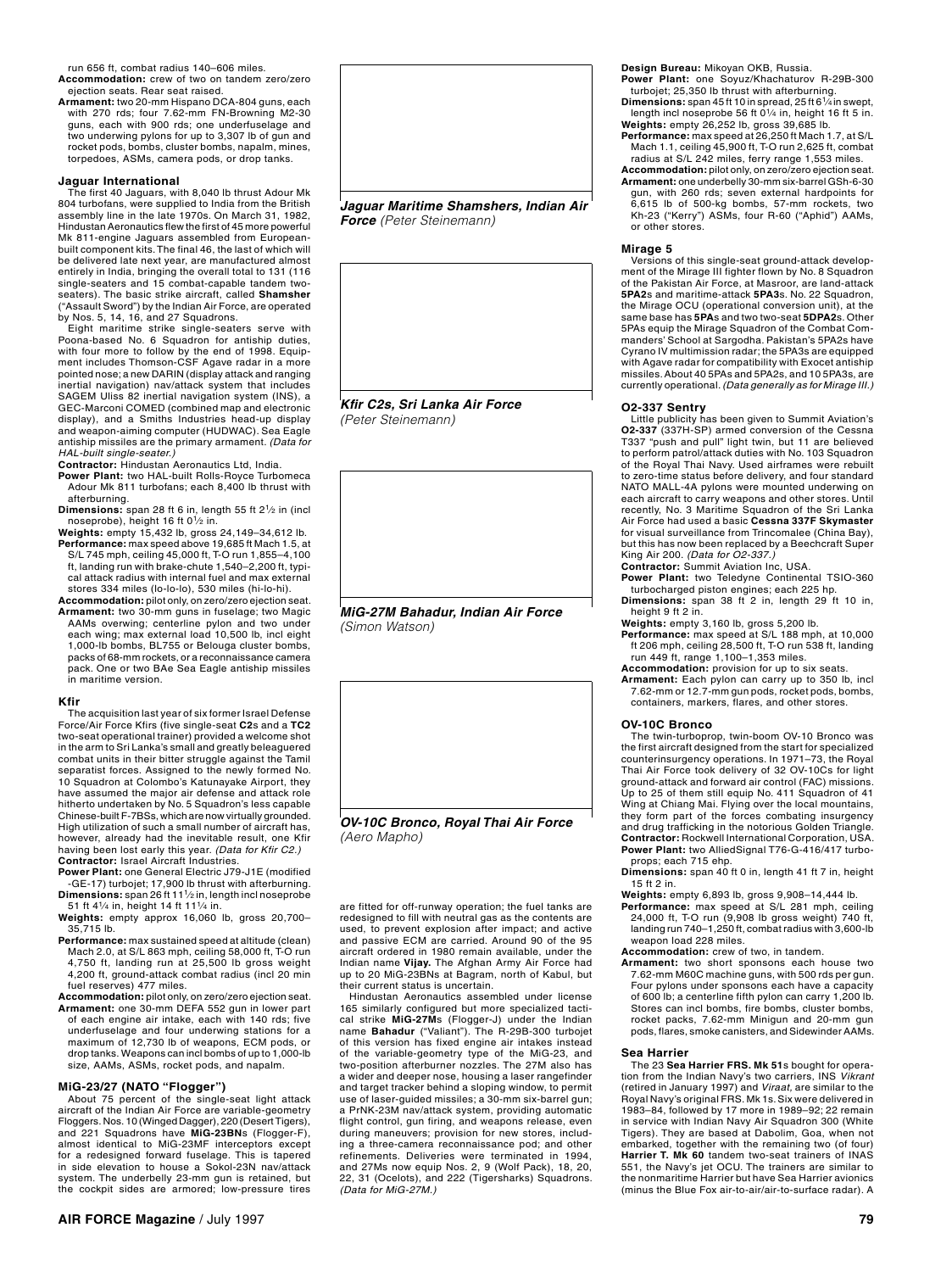

*Model of fully developed Su-30MKI for India (Simon Watson)*

proposed radar upgrade program for the single-seaters was suspended last year, but additional trainers are being sought, possibly as many as five, from former RAF or USMC stocks. *(Data for FRS. Mk 51.)*

- **Contractor:** British Aerospace Defence Ltd, UK. **Power Plant:** one Rolls‑Royce Pegasus Mk 104 vectored-thrust turbofan; 21,500 lb thrust.
- **Dimensions:** span 25 ft 3 in, length 47 ft 7 in, height 11 ft 10 in.
- **Weights:** empty 14,052 lb, gross 26,200 lb.
- **Performance:** max speed at high altitude Mach 1.25, at S/L more than 736 mph EAS, short T-O run (without ski jump) approx 1,000 ft, high-altitude intercept radius 460 miles, strike radius 288 miles.
- **Accommodation:** pilot only, on zero/zero ejection seat. **Armament:** one centerline and four underwing hard‑ points for up to 8,000 lb of stores (5,000 lb for vertical
- T-O), incl Sea Eagle ASMs, 1,030‑lb free‑fall and 1,120‑lb parachute-retarded bombs, rockets, and flares. Four Magic 2 AAMs can be carried on outboard pylons. Provision for replacing underfuselage strake fairings with two 30-mm Aden gun pods.

### **Su‑20/22M-4 (NATO "Fitter-C/K")**

After years of combat, and with some aircraft in the hands of rebel factions, no reliable estimate of the current status of Afghan air forces is possible. There is reported to be a fighter regiment at Shindand with around 40 single-seat variable-geometry **Su-20**s (Fitter-C) and **Su-22M-4**s (Fitter-K) bequeathed to the Air Force when Soviet forces quit Afghanistan. The 22M-4s represent the final and most advanced variant of the Fitter family, with a laser rangefinder in the intake centerbody, Doppler navigation radar inside the bottom of the deepened nose, additional fuel in a deeper spine fairing, and a cooling air intake forward of the dorsal fin. *(Data for Su-22M-4.)* **Design Bureau:** Sukhoi OKB, Russia.

**Power Plant:** one Saturn/Lyulka AL‑21F‑3 turbojet;

- 24,800 lb thrust with afterburning. **Dimensions:** span 44 ft 10 in spread, 32 ft 103⁄4 in
- swept, length incl probes 62 ft 5 in, height 16 ft 10 in. **Weights:** empty 23,738 lb, gross 42,770 lb. **Performance:** max speed at height Mach 1.74, at S/L Mach 1.1, ceiling 49,865 ft, T‑O run 4,922 ft, landing run 3,609 ft, range at high altitude 1,585 miles, at S/L 870 miles.
- **Accommodation:** pilot only, on zero/zero ejection seat. **Armament:** two 30‑mm NR‑30 guns in wingroots, each with 80 rds. Nine pylons under wings and fuselage for up to 8,820 lb of bombs, rocket packs, 23-mm gun pods, two R-60 ("Aphid") AAMs, or ASMs<br>incl Kh-25ML ("Karen"), Kh-27 ("Kegler"), Kh-29<br>("Kedge"), and Kh-58 ("Kilter"). When gun pods are fitted, with downward attack capability, the two underbelly pods can be mounted to fire rearward.

#### **Su-30MKI**

Until USAF's F-22 enters service, the Su-30MKI (multirole commercial India) will make India's fighter squadrons the best-equipped in the world. The first eight aircraft, already delivered, are tandem two-seat fighters generally similar to the single-seat Su-27 ("Flanker") but with more advanced avionics, the ability to engage two airborne targets simultaneously, compatibility with high precision guided ASMs and ARMs, and an in-flight refueling system for missions of 10 hours or more. They will be followed in 1998 by eight more, upgraded with French Sextant avionics including a VEH3000 HUD, Totem INS/GPS, and liquid-crystal MFDs. Twelve delivered in 1999 will add canards; the last 12 covered by the current contract will have AL-37FU engines with thrust-vectoring nozzles,

giving exceptional agility of the kind demonstrated by the Su-37. All earlier aircraft will be modified to the same standard, and HAL has a license for follow-on manufacture in India. *(Data for initial version.)* **Design Bureau:** Sukhoi OKB, Russia.

- **Power Plant:** two Saturn/Lyulka AL-31F turbofans;
- each 27,557 lb thrust with afterburning.<br>**Dimensions:** span 48 ft 2<sup>3</sup>/<sub>4</sub> in, length 71 ft 11<sup>1</sup>/<sub>2</sub> in, height 20 ft 10<sup>1</sup>/<sub>4</sub> in.
- **Weights:** empty 39,022 lb, gross 56,592–74,957 lb. **Performance:** max speed at height Mach 2.35, at S/L Mach 1.14, ceiling 57,415 ft, T-O run 1,805 ft, landing run 2,200 ft, combat range on internal fuel 1,865 miles.
- **Accommodation:** two crew, on zero/zero ejection seats; rear seat raised.
- **Armament:** one 30-mm GSh-301 gun, with 150 rds. Twelve hardpoints for R-27ER/ET (AA-10C/D "Alamo-C/D"), R-73E (AA-11 "Archer") or R-77<br>(AA-12 "Adder") AAMs; Kh-29L/T (AS-14 "Kedge"),<br>Kh-31A/P (AS-17 "Krypton") or Kh-59M (AS-18<br>"Kazoo") ASMs; AB-500, KAB-500KR and KAB-1500KR bombs; B-8M-1 (20 x 80-mm) and B-13L (5 x 130-mm) rocket packs; 250-mm S-25 rockets, and other weapons to a total weight of 17,635 lb.

## Bombers and Maritime Aircraft

#### **BN‑2 Islander/Defender**

A substantial number of these small STOL utility transports have been sold as **Defenders** or military **Islanders,** with either 260 hp O‑540 or 300 hp IO‑540 piston engines (**BN-2A** and **B**) or 320 shp turboprops (**BN-2T**). Maritime Defenders have a "thimble" nose fairing for their search radar. Major operator in south Asia is the Indian Navy, whose seven BN-2A Maritime Defenders have Bendix RDR 1400 radar and are allocated to INAS 318 at Port Blair. INAS 550 at Cochin, which received six standard BN-2As for multiengine training and general observation duties, last year began converting these to BN-2Ts; those of INAS 318 may be converted later. Pakistan's Navy formed a new squadron, No. 93 at Mehran, to operate the two BN-2T Maritime Defenders of the Maritime Security Agency on EEZ (exclusive economic zone) patrol. A former Seychelles police BN-2A is operated by that



*Dornier 228-101, Indian Coast Guard*

country's Coast Guard, also for maritime patrol. *(Data for BN-2T Maritime Defender.)*

**Contractor:** Pilatus Britten‑Norman, UK.

- **Power Plant:** two Allison 250‑B17C turboprops; each 320 shp (flat rated).
- **Dimensions:** span 49 ft 0 in, length 36 ft 3<sup>3</sup>/<sub>4</sub> in, height 13 ft 8<sup>3</sup>/<sub>4</sub> in.
- **Weights:** empty 4,040 lb, gross 7,000 lb.
- **Performance:** max cruising speed at 10,000 ft 196 mph, at S/L 177 mph, ceiling over 25,000 ft, T-O run 840 ft, landing run 760 ft, range 679 miles (IFR), 838 miles (VFR).
- **Accommodation:** crew of one or two; mission stations for four observers or seats for up to nine passengers, or six litters and two medical attendants.
- **Armament:** two underwing hardpoints on each side for gun or sensor pods, releasable weapons, or (inboard) auxiliary fuel tanks.

#### **Br 1150 Atlantic 1**

Three former French Navy Atlantic 1 maritime patrol aircraft were sold to Pakistan in the mid-1970s; a fourth was acquired later from the Netherlands, although one has since been lost. They are operated by No. 29 Squadron of the Pakistan Navy, co-located with No. 93 Squadron's EEZ Maritime Defenders at Mehran. Three more arrived from France last year but are to be used only to provide spares for the existing trio. Equipment includes a retractable radar, magnetic anomaly detector (MAD) tailboom, and an Arar electronic surveillance measures (ESM) pod on the fintip. Sonobuoys and marker flares are stowed in the rear fuselage. Flight and mission crews occupy the pressurized upper deck. Thomson-CSF of France is to upgrade two of the Atlantics by installing its Ocean Master radar, a maritime situation control system, new sonobuoy signal processing and navigation equipment, and DR 3000A ESM. The third Atlantic may be similarly upgraded later. **Contractor:** SECBAT consortium, France, Germany, Italy, Belgium, and the Netherlands.

- **Power Plant:** two Rolls‑Royce Tyne RTy20 Mk 21
- turboprops; each 6,106 ehp. **Dimensions:** span 119 ft 11⁄4 in, length 104 ft 2 in, height 37 ft 2 in.
- **Weights:** empty 55,115 lb, gross 98,105 lb.
- **Performance:** max speed at height 409 mph, max cruising speed at 19,685 ft 363 mph, ceiling 32,800 ft, T‑O to 50 ft 4,430 ft, landing from 50 ft 3,215 ft, range 5,590 miles, max endurance 18 hr.
- Accommodation: crew of 12 (two pilots, flight engineer three observers, radio navigator, ESM/ECM/MAD operator, radar/IFF operator, tactical coordinator, and two acoustic sensor operators), plus a relief crew.
- **Armament:** internal weapons bay accommodates standard bombs, mines, 385‑lb depth bombs, four homing or nine acoustic torpedoes, or two Exocet ASMs. Underwing pylons for two more stores.

#### **Dornier 228**

This German STOL transport has appeared in several variants, of which the **228‑100** series can carry 15 pas‑ sengers; the **228-200** series (of which the -212 is now the standard model) is 5 ft longer. No. 202 Squadron of 2 Wing, Royal Thai Navy, has three 228-212s for maritime patrol, as has No. 101 Squadron of 1 Wing. These aircraft have corrosion-proofed airframes and are used for surveillance missions, offshore patrol, and search and rescue. Role equipment includes a ventral Bendix/King RDR-1500B maritime search radar, a searchlight pod on one of four underwing hardpoints, and a roller door for air-dropping survival equipment. Smoke markers and flares can be dropped from a chute in the rear of the cabin. The Bhutan Air Arm has a single 228 utility transport.

Although India contracted in 1983 to license-build up to 150 Dornier 228s at HAL's Kanpur Division, by the beginning of this year only a third of that total had been manufactured, including 45 of 110 intended for India's Air Force, Navy, and Coast Guard. First recipient was the Coast Guard (15 delivered of 36 228‑101s ordered, with three more due this year). These equip CGAS 744 and 750 for coastal patrol, antipollution, and antismuggling missions. They have a crew of four, 360° scan Marec radar in an underfuselage fairing, an IR/UV linescan for pollution detection, a one‑million-candlepower searchlight, loudspeaker, marine mark‑ ers, a sliding cabin door to air-drop six- or 10-man life rafts, and provisions for underwing antipollution spraypods. Armament of two underwing 7.62‑mm gun pods or ASMs is optional.

The Dornier **228‑201** utility and logistic support transports for Nos. 41 and 59 Squadrons of the Indian Air Force (25 delivered, of 50 required) have a large rear‑fuselage cargo door. The shore‑based Indian Navy -201s of INAS 310 at Dabolim are equipped for maritime surveillance and antiship missions with Super Marec radar and antiship missiles. Only five of the planned 24 have yet been delivered; 10 more are due in 1998–99. Earlier this year, Dornier transferred all manufacturing rights in the 228 to the Indian company.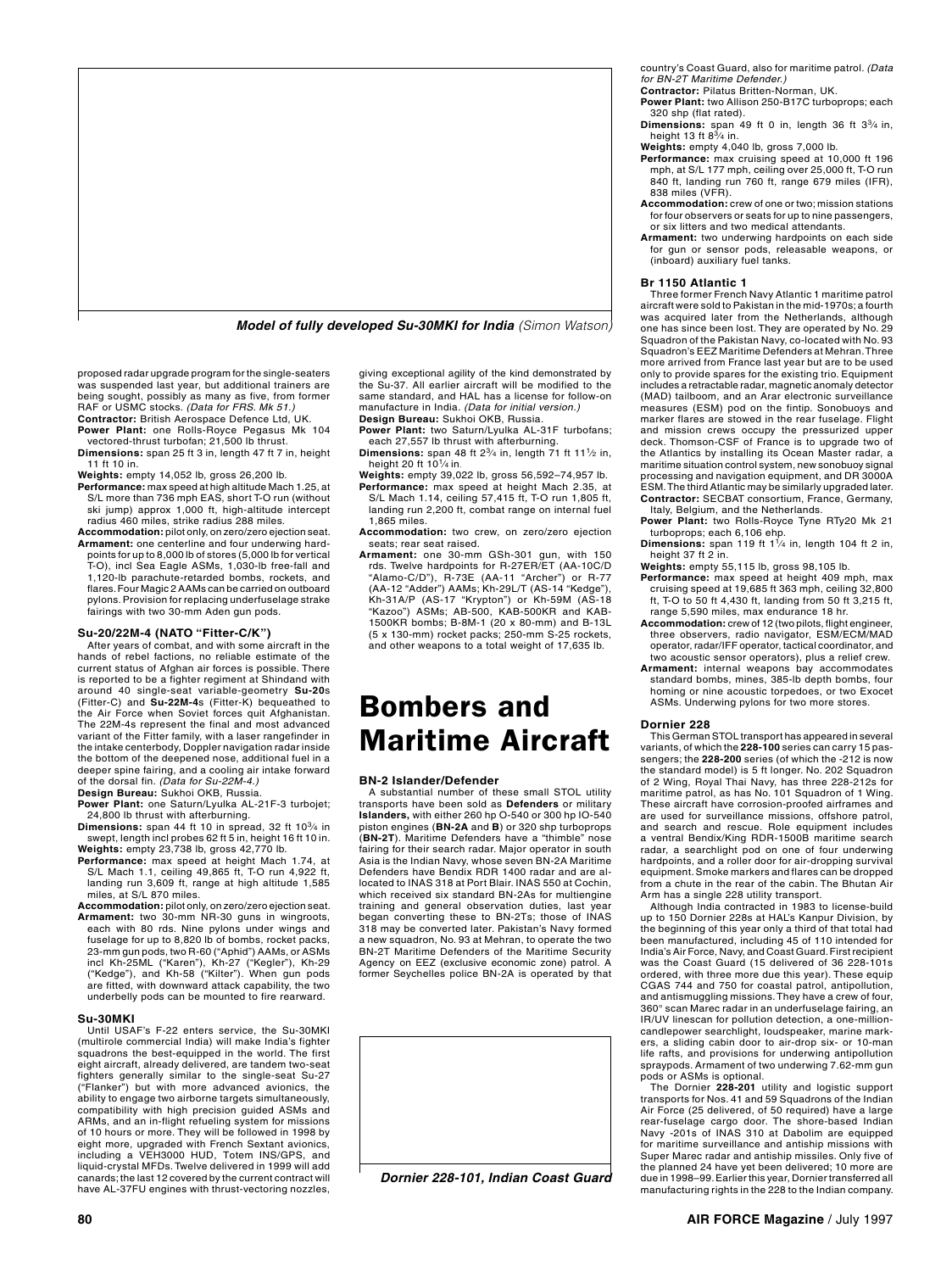*(Data for German-built 228-212.)*

**Contractors:** Daimler-Benz Aerospace (Fairchild Dornier), Germany, and Hindustan Aeronautics, India. Power Plant: two AlliedSignal TPE331-5-252D tur-

boprops; each 776 shp. **Dimensions:** span 55 ft 8 in, length 54 ft 4 in, height 15 ft 111⁄2 in.

**Weights:** empty 8,243 lb, gross 14,110–14,550 lb.

**Performance:** max cruising speed at 10,000 ft 269 mph, ceiling 28,000 ft, T-O run 2,200 ft, landing distance from 50 ft 1,320 ft, range 645–1,519 miles.

**Accommodation:** crew of one or two; transport, 19 passengers and 728 lb baggage, or 5,159 lb freight; ambulance, six litter patients plus nine sitting casual-

ties/medical attendants. **Armament:** see above; none in basic transport role.

## **F27 Maritime, Friendship, and Troopship**

Seventeen variants of the twin-turboprop Fokker F27 Friendship serve with four nations in south Asia. The three **F27 Maritimes** operated by No. 101 Squadron of the Royal Thai Navy took over the ASW duties handled previously by S-2F Trackers, and F27s can be armed with Harpoon ASMs for use against surface vessels. The RTN's No. 202 Squadron operates a pair of F27 **Mk 400M Troopships** for personnel/cargo transport. A single F27 **Mk 200 Friendship** still flies with No. 12 (Transport) Squadron of the Pakistan Air Force. Two Mk 200s, converted and upgraded to F27 Maritime, and two Mk 400s are used by No. 27 Squadron of the Pakistan Navy, and a single **Mk 100,** with lower‑rated (1,715 shp) Dart Mk 514 engines, by the Indian Coast Guard. Aircraft operated by the Myanmar Air Force's transport squadron include a **Mk 500,** a Fairchild-built **F-27F,** three Fairchild‑built **FH‑227B**s, a stretched version of the Mk 200 with 2,250 shp Dart Mk 532s, and an **FH-227E.** *(Data for F27 Maritime, except where indicated.)*

**Contractor:** Fokker Aircraft BV, the Netherlands. **Power Plant:** two Rolls‑Royce Dart Mk 552 turboprops;

each 2,210 shp. **Dimensions:** span 95 ft  $1\frac{3}{4}$  in, length 77 ft  $3\frac{1}{2}$  in, height 28 ft  $6\frac{1}{2}$  in.

- **Weights:** empty 27,600 lb, gross 45,000–47,500 lb. **Performance** (at 38,000 lb weight): normal cruising speed at 20,000 ft 287 mph, ceiling 29,500 ft, T‑O run
- 3,200 ft, landing run 2,000 ft, max range 3,107 miles. **Accommodation:** crew of two or three. Maritime, two to four tactical compartment operators. Troopship,
- up to 46 paratroops, 24 litters plus nine sitting casualties/medical attendants, or 13,283 lb of cargo. **Armament** (not fitted by Fokker): Maritime can have two stations under fuselage and three under each
- wing for two or four torpedoes/depth bombs and/ or two antiship missiles; provision for drop tank on each center underwing station.

#### **II‑38 (NATO "May")**

INAS 315 (Winged Stallions squadron) of the Indian Navy has operated five of these intermediate-range, shore‑based, antisubmarine/maritime patrol aircraft<br>from Dabolim, Goa, since 1976. They are refurbished former Soviet Navy Il-38s, with nav/weather radar in the nose, search radar (NATO "Wet Eye") in an undernose radome, and an MAD tailsting. Weapons and other stores are carried in two internal bays in the fuselage, forward and aft of the wing carry‑through structure. **Design Bureau:** Ilyushin OKB, Russia.

Power Plant: four ZMKB Progress/Ivchenko AI-20M

turboprops; each 4,190 ehp. **Dimensions:** span 122 ft 91⁄4 in, length 131 ft 10 in, height 33 ft 4 in.

**Weights:** empty 78,263 lb, gross 145,503 lb. **Performance:** max speed at 21,000 ft 448 mph, patrol

speed at 2,000 ft 248 mph, T‑O run 4,265 ft, landing run 2,790 ft, range 4,660 miles, endurance 13 hr. **Accommodation:** crew of seven to eight.

**Armament:** attack weapons and sonobuoys in weap‑ ons bays.

#### **N24A Searchmaster/N22B Missionmaster**

Thailand is the only south Asian operator of this Australian short/medium-range STOL utility twin, known also as the **Nomad.** No. 202 Squadron of the Royal Thai Navy at Sonkhla has five **N24A Searchmaster L**s for maritime patrol and surveillance. Their equip‑ ment includes a 360° scan Litton APS-504(V)2 search radar with a 40‑in flat‑plate phased-array antenna in an undernose "lozenge" radome; Doppler, Omega, or inertial long-range navigation; and Barra SSQ-801 sonobuoys. One or more now have a side‑looking airborne radar. Primary role is antipiracy patrols in the Gulf of Thailand, with secondary SAR responsibility. At Phitsanulok and Don Muang, respectively, Nos. 461 and 605 Squadrons of the Royal Thai Air Force have between them about 22 shorter‑fuselage **N22B Missionmasters** for utility and tactical transport duties (crew of one or two, plus up to 14 passengers). Some of these have been adapted as makeshift gunships. *(Data for Searchmaster L.)*



*TU-142M, Indian Navy*

**Contractor:** Government Aircraft Factories, Australia. Power Plant: two Allison 250-B17C turboprops; each 420 shp.

**Dimensions:** span 54 ft 2 in, length 47 ft 1 in, height 18 ft 2 in.

**Weights:** empty 5,897 lb, gross 9,100 lb.

Performance: normal cruising speed 193 mph, ceiling 20,000 ft, T-O run 970 ft, landing run 780 ft, range 840 miles.

**Accommodation:** crew of five.

**Armament:** provision for four underwing hardpoints, each for a 500‑lb store, incl gun and rocket pods.

#### **P‑3 Orion**

Three former US Navy P‑3As, plus two nonflying airframes for spares breakdown, were purchased by the Royal Thai Navy in 1992. The first two, delivered after conversion by the Naval Air Depot at Jacksonville, Fla., arrived in Thailand in February 1995. Allocated to No. 101 Squadron at U Tapao, they are designated as **P-3T** patrol aircraft, with modified tactical navigation suite and AN/AWG-19 Harpoon antiship missile control system. The third aircraft is converted as a **UP‑3T** utility/trainer, with some tactical sensor capa‑ bility, including AN/AAS-36 IR detection, ESM, and TO-441/A tactical computer.

Three **P-3C** Update II.75s (similar to USN's Update III except for the replacement of some systems with export-standard equipment) were built for Pakistan in FY 1989, and crew training had been completed in 1991 before a delivery embargo was imposed and the aircraft were placed in storage at Davis-Monthan AFB, Ariz. The ban was lifted in the fall of 1995, and the P-3Cs were delivered in December 1996 and January 1997. They are thought to have joined the Atlantic 1s of No. 29 Squadron at PNS Mehran. *(Data for P-3C Update III.)*

**Contractor:** Lockheed Martin Aeronautical Systems Group, USA.

**Power Plant:** four Allison T56‑A‑14 turboprops; each 4,910 ehp.

**Dimensions:** span 99 ft 8 in, length 116 ft 10 in, height 33 ft  $8^{1/2}$  in.

**Weights:** empty 61,491 lb, max expendable load 20,000 lb, normal gross 135,000 lb.

**Performance:** econ cruising speed at 110,000 lb gross weight at 25,000 ft 378 mph, patrol speed at



*F-5F Tiger II, Royal Thai Air Force (Denis Hughes)*

*F-6, Pakistan Air Force (Peter Steinemann)*

1,500 ft at same weight 237 mph, ceiling 28,300 ft, T‑O run 4,240 ft, landing distance 2,770 ft, mission radius (three hr on station at 1,500 ft) 1,550 miles.

- **Accommodation:** normal crew of 10, incl five in tacti‑ cal compartment in main cabin; up to 11 additional relief crew or passengers. **Armament:** one 2,000‑lb or three 1,000‑lb mines,
- or up to eight depth bombs or torpedoes, or depth bomb/torpedo combinations, in internal weapons bay. Ten underwing pylons for torpedoes, mines, ASMs, rockets, or other stores, incl two Sidewinder AAMs for self-defense.

#### **Tu‑142M (NATO "Bear‑F")**

India remains the only nation outside states of the former Soviet Union to operate a version of the huge turboprop Bear. It acquired eight Tu-142M long-range maritime patrol aircraft in 1985 for service with Naval Squadron INAS 312 at Arkonam. Equipped to the standard known to NATO as Bear-F Mod 3, their Berkut J‑band overwater search-and-surveillance radar ("Wet Eye") is housed in a large radome under the center-fuselage. A fairing that projects rearward from the tip of the tailfin contains MAD gear. Bear-F's basic endurance of around 30 hours can be extended by in-flight refueling.

**Design Bureau:** Tupolev OKB, Russia. **Power Plant:** four Samara Kuznetsov NK‑12MV turboprops; each 14,795 ehp.

**Dimensions:** span 167 ft 8 in, length 174 ft 13⁄4 in, height 39 ft 9 in.

**Weight:** gross 407,850 lb.

- **Performance:** max speed at 25,000 ft 575 mph, ceiling 41,000 ft, combat radius (unrefueled) 5,150 miles. Accommodation: basic crew of 10 (commander, co-
- pilot, five weapon system operators, flight engineer, flight signaler, gunner) can be supplemented by relief crew members for long missions.
- **Armament:** depth charges, torpedoes, and sonobuoys in two weapons bays in rear fuselage. Two 23‑mm guns in manned tail turret.

## Fighters

## **F‑5E Tiger II**

An F-5 operator since 1967, the Royal Thai Air Force still has about eight of its original 18 single-seat **F‑5A**s plus a few **F‑5B** combat trainer counterparts, currently equipping No. 231 Squadron at Ubon Rat‑ chathani. Deliveries of the superior **F-5E** (44) and **F-5F** (six) began in 1978, initially for air defense but latterly for surface-attack roles, including antiship missions. Most single-seaters underwent a midlife upgrade in the mid-1980s, receiving Litton LN‑39 INS, AN/ALR‑46 radar warning receivers, ALE‑40 chaff/flare dispensers, and HUDWACs; the RTAF is currently looking at further upgrading those remaining with a new fire-control radar.

Recent arrival of Thailand's second batch of F-16s has earmarked 231 Squadron's early model F-5As (RTAF designation **B.Kh.18**) for replacement by the F-5E (**B.Kh.18A**); the other F-5E squadron is No. 211. One 904 Squadron F-5E is the personal aircraft of Crown Prince Maha Vajiralongkorn. *(Data for F-5E.)* **Contractor:** Northrop Corporation, USA. **Power Plant:** two General Electric J85‑GE‑21B

- turbojets; each 5,000 lb thrust with afterburning. **Dimensions:** span 26 ft 8 in (27 ft 11<sup>7</sup>/8 in over wingtip AAMs), length (incl noseprobe) 47 ft 4<sup>3</sup>/4 in, height 13 ft 41⁄4 in.
- **Weights:** empty 9,723 lb, gross 24,722 lb. **Performance:** max speed at 36,000 ft Mach 1.64,
- ceiling 51,800 ft, T‑O run 2,000–5,700 ft, landing run with brake‑chute 2,500 ft, typical hi‑lo‑hi combat radius with max internal fuel, two 530‑lb bombs, and two Sidewinder AAMs 553 miles.
- **Accommodation:** pilot only, on ejection seat. **Armament:** two 20‑mm M39A2 guns in nose; AIM‑9
- Sidewinder AAM at each wingtip; one underfuselage and four underwing stations for up to 7,000 lb of bombs, cluster bombs, gun pods, rocket packs, napalm tanks, missiles, or other stores. Podded 30-mm GPU-5/A gun on centerline station for ground-attack role.

#### **F‑6 (NATO "Farmer")**

Pakistan's original force of around 200 Chinese-built **F-6** single-seat day fighter-bombers, corresponding to the Soviet MiG‑19SF (Farmer-C), has reduced to about 50 aircraft, equipping Nos. 15, 17, and 23 Squadrons and No. 19 Squadron (OCU). Each unit has a few **FT‑6** tandem two-seat trainers as well, and the FT-6 also serves as a conversion trainer with each of the PAF's squadrons of A‑5Cs. About 40 F-6s were transferred by Pakistan to the Bangladesh Defense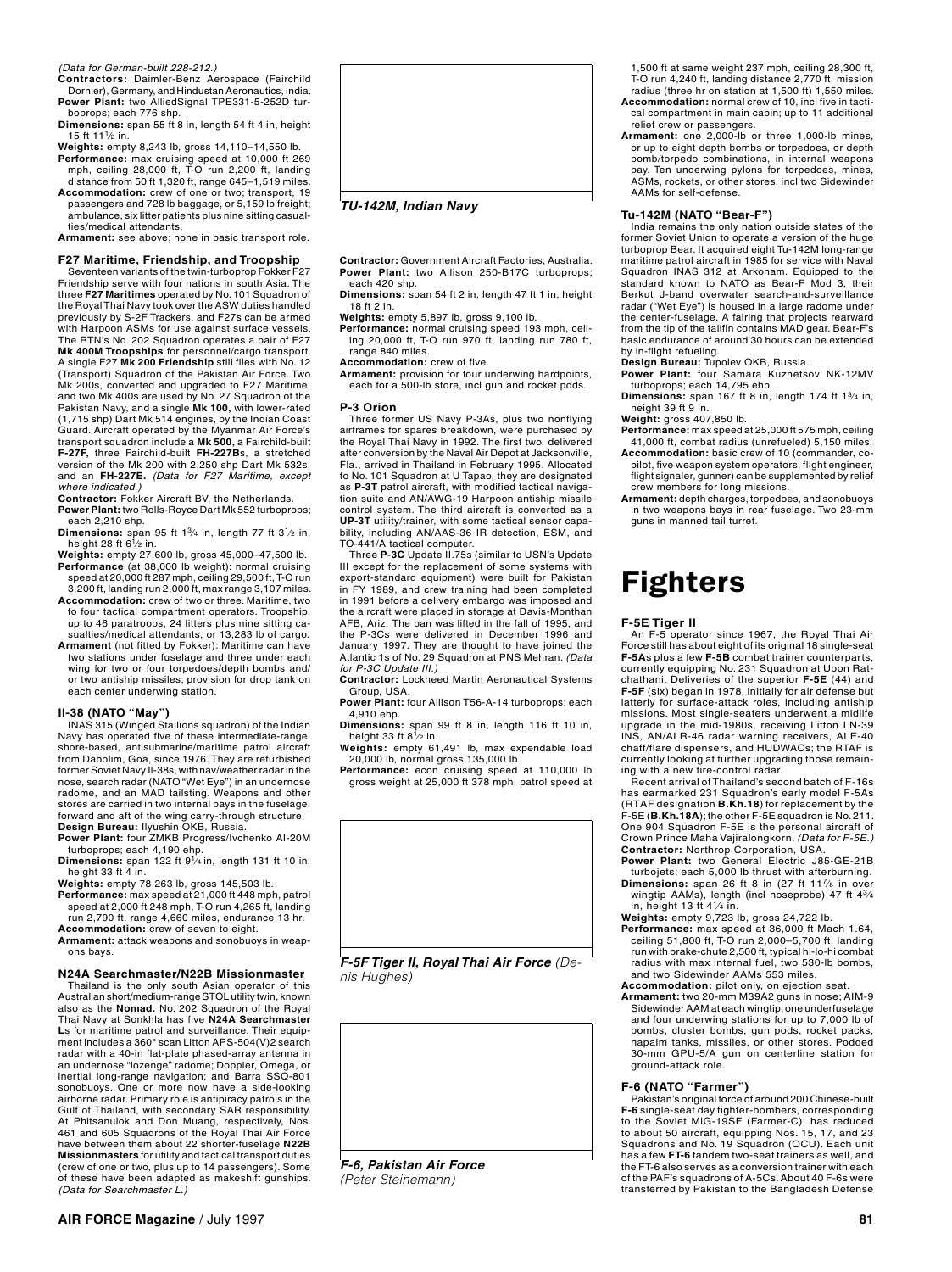Force Air Wing in 1990, supplementing 24 received directly from China. Many were lost in disastrous floods in 1991, and only No. 25 Squadron (Trend‑ setters) at Chittagong, the fighter OCU, is now an F‑6 unit, with 16 aircraft. *(Data for F-6 day fighter.)* **Contractors:** Nanchang Aircraft Manufacturing

Company and Shenyang Aircraft Corporation, People's Republic of China.

**Power Plant:** two Shenyang/Chengdu WP6 turbojets; each 7,165 lb thrust with afterburning. **Dimensions:** span 30 ft 21⁄4 in, length incl probe 48

ft 101⁄2 in, height 12 ft 83⁄4 in.

**Weights:** empty 12,700 lb, gross 22,045 lb. **Performance:** max speed at 36,000 ft Mach 1.45, at S/L 832 mph, ceiling 58,725 ft, T‑O run 2,953



*F-16B Fighting Falcon, Pakistan Air Force*



*MiG-29 Baaz, Indian Air Force (Peter Steinemann)*

ft, landing run with brake‑chute 1,970 ft, combat radius with two drop tanks 426 miles, max range on internal fuel 863 miles.

- **Accommodation:** pilot only, on zero/zero ejec‑ tion seat.
- **Armament:** three 30‑mm NR‑30 guns, in nose and each wingroot. Two pylons under each wing, inboard of hardpoint for external tank, to carry packs of eight air‑to‑air rockets, Sidewinder AAMs, two 550‑lb bombs, or air-to-surface rockets of up to 212‑mm caliber.

#### **F‑16 Fighting Falcon**

Around 25 single-seat Block 15 **F‑16A**s and 11 combat‑capable two‑seat **F‑16B**s equip Nos. 9 (Grif‑ fins) and 11 (Arrows) Squadrons of the Pakistan Air Force at Sargodha and No. 14 (Shaheens) Squadron at Kamra. Their equipment includes Thomson-CSF Atlis laser target designation pods.

Deliveries of 14 F‑16As and four F‑16Bs to No. 103 Squadron of the Royal Thai Air Force at Korat began in June 1988, followed by 12 F-16As and six F-16Bs, from September 1995, to replace Northrop F-5E/Fs of No. 403 Squadron at Takhli. These are to Block 15 OCU (operational capabilities upgrade) standard, with improved radar, fire-control and stores-management systems, and Westinghouse AN/ ALQ-131 jammer pods. *(Data for Block 15 F-16A.)* **Contractor:** General Dynamics Corporation, USA

(now Lockheed Martin Corporation). **Power Plant:** one Pratt & Whitney F100‑PW‑200 turbofan; 23,450 lb thrust with afterburning.

**Dimensions:** span 31 ft 0 in, length 49 ft 4 in, height 16 ft 8<sup>1</sup>/<sub>2</sub> in.

**Weights:** empty 16,285 lb, gross 37,500 lb.

- **Performance:** max speed at 40,000 ft Mach 2.05, ceiling more than 50,000 ft, T-O run 3,250 ft, landing run (with brake-chute) 2,430 ft, combat radius more than 575 miles, range with drop tanks more than 2,415 miles.
- **Accommodation:** pilot only, on zero/zero ejec‑ tion seat.

**Armament:** one M61A1 multibarrel 20‑mm gun, with 515 rds, in port-side wing/body fairing. One underfuselage and six underwing stations, plus AAM rail at each wingtip. External stores (load limit 12,000 lb) can incl wide range of single or cluster bombs, rockets, laser‑guided and electro‑optical weapons and sensors, Pave Penny laser tracker pod, forward-looking infrared or jammer pods, or drop tanks.



*(Peter Steinemann)*



*MiG-23MF Rakshak, Indian Air Force (Simon Watson)*

#### **MiG‑21 (NATO "Fishbed") and F‑7M Airguard**

The little MiG-21 and its Chinese F-7 variants far outnumber any other type of fighter in south Asia. The Indian Air Force has more than 300, mostly license-built by Hindustan Aeronautics. Early **MiG-21FL**s equip two or three squadrons, with improved **MiG-21M/MF**s in three or four squadrons. The remaining 9.5 squadrons fly the improved **MiG‑21***bis* (Indian name **Vikram**), of which about 250 were produced by HAL from 1980 to 1987. The 40 or so **MiG‑21U** combat‑capable two‑seat trainers that serve alongside them were imported. The MAPO-MiG factory's **MiG-21-93** upgrade will be ap‑ plied to around 125 of the IAF's MiG-21*bis*, to offset delays in developing India's indigenous replacement, the LCA (Light Combat Aircraft). The upgrade includes a lightweight multifunction radar, ring-laser INS, MIL-1553B data bus, radar warning receiver, and cockpit voice recorder, plus the ability to carry R-27 ("Alamo"), R-73 ("Archer"), and R-77 ("Adder") AAMs. A further 70 Indian MiG-21s may be upgraded later. Following the Soviet withdrawal in 1989, Afghanistan received enough ex‑Soviet MiG‑21s to equip two fighter regi‑ ments, but their current serviceability is not known.

Virtually all other MiG‑21 variants in the region are **F‑7M Airguards,** an export version of the domestic J‑7 II developed by Chengdu in China from the license‑built MiG‑21F‑13. About 77 are operated by the Pakistan Air Force's No. 2 Squadron at Masroor, Nos. 18 and 20 at Rafiqui, and a training unit, No. 25 (OCU) Squadron, at Mianwali, under the designation **F-7P,** together with 13 Guizhou-built two‑seat **FT‑7**s

(PAF designation **F‑7TP**). Bangladesh has 16 F‑7Ms and four trainers in service with No. 5 Squadron (Supersonics) at Dhaka and No. 35 (Thundercats) at Chittagong. Myanmar has 30 F-7Ms and six FT-7s in three combat squadrons. The four aircraft that (with a single FT‑7) equip Sri Lanka's No. 5 Squadron at Katunayake are a hybrid version designated **F‑7BS,** with an early‑model F‑7B fuselage and the four‑pylon wings of the F‑7M. They were grounded earlier this year, while the Kfirs were being introduced into service. *(Data for F-7M.)* **Contractor:** Chengdu Aircraft Industrial Corporation,

People's Republic of China. **Power Plant:** one Chengdu WP7B(BM) turbojet; 13,448

lb thrust with afterburning. **Dimensions:** span 23 ft 55⁄8 in, length excl probe 45 ft 9 in, height 13 ft 51⁄2 in.

**Weights:** empty 11,629 lb, gross 16,603 lb.

- **Performance:** max speed at height Mach 2.05, ceil‑ ing 59,710 ft, T-O run 3,117 ft, landing run with brake‑chute 2,953 ft, combat radius on internal fuel (hi‑lo‑hi) 373 miles, range with three drop tanks 1,081 miles.
- **Accommodation:** pilot only, on zero height/81 mph ejection seat.
- **Armament:** two 30‑mm Type 30‑1 guns in lower front fuselage. Four underwing hardpoints for two or four PL‑2/2A/5B/7 or Magic AAMs, pods of 18 x 57‑mm or seven 90‑mm rockets, bombs of up to 1,100 lb, or drop tanks (one 211 gallon on centerline and/or two 132 gallon under wings).

**MiG‑23 (NATO "Flogger")** Bought in 1982, about 35 **MiG‑23MF** (NATO Flogger‑B) variable-geometry single-seat interceptors are available to No. 224 (Warlords) Squadron of the Indian Air Force, based at Adampur. Known by the Indian name **Rakshak** ("Guardian"), this version has Sapfir‑23D ("High Lark") radar, with a search range of 43 miles and tracking range of 34 miles, an undernose infrared sensor pod, and radar warning system. Also in service are about 15 **MiG‑23UB** (Flogger‑C) tandem two‑seat trainers, with a 22,045 lb thrust Tumansky R‑27F2M‑300 turbojet. *(Data for MiG-23MF.)*

**Design Bureau:** Mikoyan OKB, Russia.<br>**Power Plant:** one Soyuz/Khachaturov R-29-300 tur-<br>bojet; 27,540 lb thrust with afterburning.

**Dimensions:** span 45 ft 10 in spread, 25 ft 61⁄4 in swept, length (incl noseprobe) 54 ft 10 in, height 15 ft 93⁄4 in. **Weight:** gross 34,725–45,570 lb.

**Performance:** max speed at height Mach 2.35, at S/L Mach 1.1, ceiling 59,000 ft, combat radius 600 miles. **Accommodation:** pilot only, on ejection seat.

**Armament:** one twin‑barrel 23‑mm GSh‑23L gun in belly pack. One pylon under center‑fuselage, one under each engine air intake duct, and one under each fixed inboard wing panel, for AAMs, bombs, rocket packs, or other stores. Use of twin launchers under the air intake ducts permits carriage of four R-60T ("Aphid") missiles, in addition to two R-23R ("Apex") on underwing pylons.

#### **MiG‑29 (NATO "Fulcrum")**

Following delivery of 10 **MiG-29SE**s, the Indian Air Force maintains three full-strength squadrons of Fulcrums. Sixty-five basic **MiG‑29** (Fulcrum‑A) singleseaters and five **MiG‑29UB** (Fulcrum‑B) two-seat combat trainers were ordered initially, to equip No. 28 (First Supersonics) and No. 47 (Flying Archers) Squadrons at Poona, and No. 223 (Tridents) at Adampur, under the Indian name **Baaz** ("Eagle"). These aircraft retain all or most of the operational equipment fitted to MiG‑29s in service in Russia, including N019 Sapfir-29 (NATO "Slot Back") coherent pulse-Doppler look‑down/ shoot-down radar, an infrared search and track (IRST) sensor, anti-FOD (foreign-object damage) doors in the engine air intakes, 360° radar warning system, laser rangefinder, and flare packs in the "fences" forward of the tailfins. The later MiG-29SEs (Fulcrum-C) have upgraded radar, longer range and ability to carry R-77 (AA-12 "Adder") AAMs. In-service aircraft are to be upgraded with new avionics and R-77 AAMs. *(Data*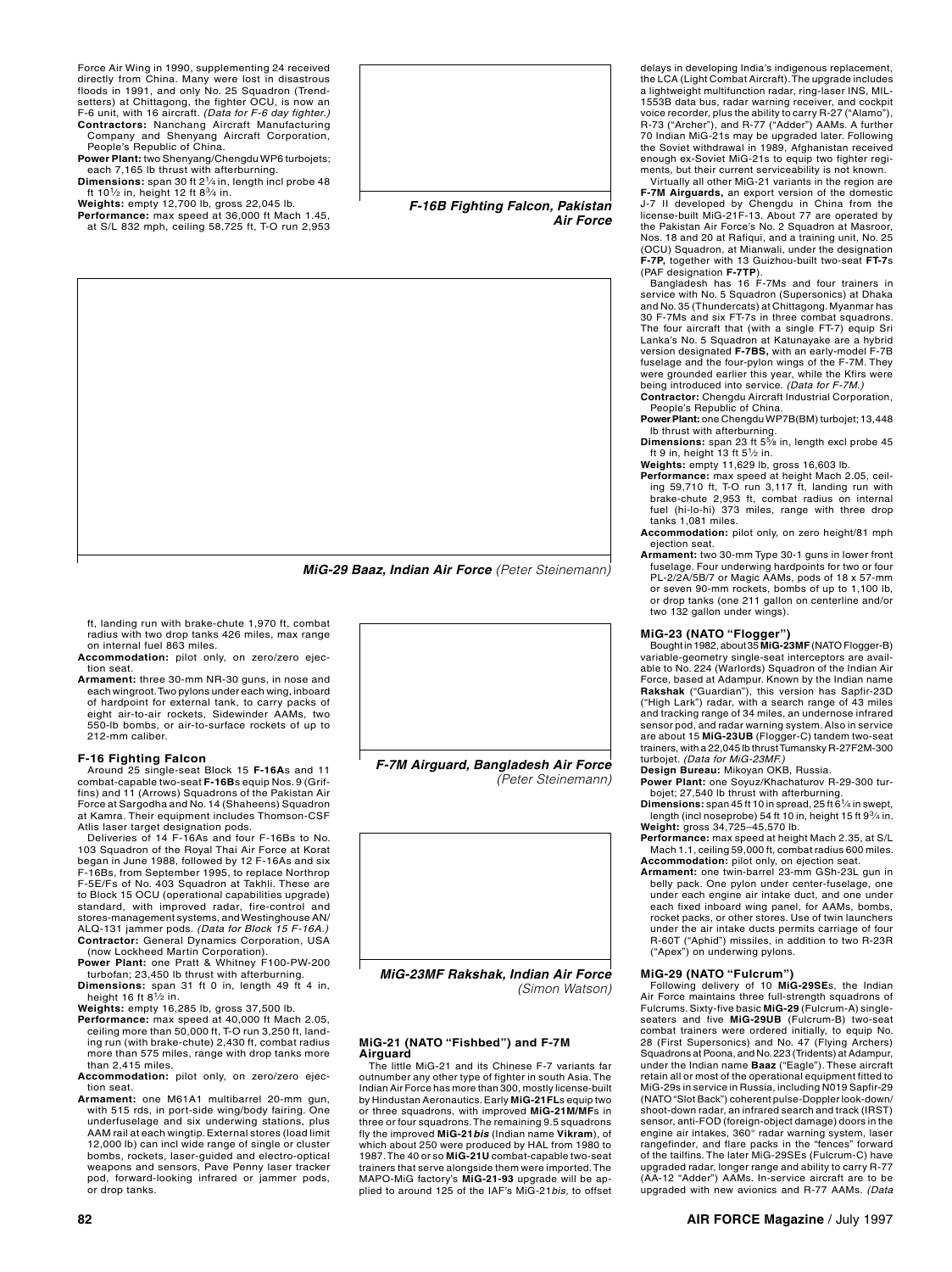*for basic MiG-29.)*

- **Design Bureau:** MAPO-MiG, Russia.
- **Power Plant:** two Klimov/Sarkisov RD‑33 turbofans; each 18,300 lb thrust with afterburning.
- **Dimensions:** span 37 ft 31⁄4 in, length 56 ft 10 in, height 15 ft  $6\frac{1}{4}$  in.
- **Weights:** empty 24,030 lb, gross 33,600–40,785 lb. Performance: max speed at height Mach 2.3, at S/L Mach 1.225, ceiling 55,775 ft, T-O run 820 ft, landing run with brake‑chute 1,970–2,300 ft, range 932–1,300 miles.
- **Accommodation:** pilot only, on zero/zero ejection seat. **Armament:** six close‑range R‑60T/MK ("Aphid") or four R-60T/MK and two medium-range R-27R-1 ("Alamo‑A") AAMs on six underwing pylons; provision for carrying R-73A/E ("Archer") close-range AAMs; able to carry bombs, submunitions dispensers, napalm tanks, and 80‑mm, 130‑mm, and 240‑mm rockets, up to maximum 6,615 lb, in attack role. One 30-mm GSh-301 gun in port wingroot extension, with 150 rds.

#### **Mirage III**

The continuing US F-16 embargo, and inability to afford the desired purchase of Mirage 2000-5s, has forced the Pakistan Air Force to substantially augment its fleet of older Mirage IIIs. About 16 of its original 23 (13 **Mirage IIIEP** all‑weather low‑altitude attack fighters and three **IIIDP** tandem two‑seat trainers) still equip the service's No. 5 Squadron at Rafiqui. The fighters' Thomson‑CSF Cyrano II fire‑control and ground-mapping radar, GEC‑Marconi Doppler radar, and navigation/bombing computers will be replaced by a new SAGEM weapon delivery, navigation, and reconnaissance system, known as Maestro (modular avionics enhancement system targeted for retrofit operations), to extend their air‑to‑air performance and provide air‑to‑ground attack capability. A new FIAR Grifo 7 multimode pulse-Doppler radar will also be installed. The same upgrade will be applied to 17 former Spanish and nine ex-Lebanese Mirage IIIEs acquired recently; additional two-seaters have also been obtained from France (six), Spain (five), and Lebanon (one). In addition, about half of the 42 **Mirage IIIO**s and eight two‑seat **DO**s acquired from Australia have been reworked by Pakistan's Mirage Rebuild Factory at Kamra, to equip two further squadrons; the remainder will be cannibalized for spares. *(Data for Mirage IIIEP.)* **Contractor:** Avions Marcel Dassault‑Breguet Avia‑ tion, France.

- **Power Plant:** one SNECMA Atar 9C turbojet; 13,670 lb thrust with afterburning. **Dimensions:** span 26 ft 111⁄2 in, length 49 ft 31⁄2 in,
- height 14 ft 9 in.
- **Weights:** empty 15,540 lb, gross 21,165–30,200 lb. **Performance:** max speed at 40,000 ft Mach 2.2, at S/L Mach 1.135, ceiling 55,775 ft, T‑O run 2,295 ft, landing run with brake‑chute 2,295 ft, combat radius (lo‑lo‑lo) 305 miles.
- 
- **Accommodation:** pilot only, on ejection seat. **Armament:** two 30‑mm DEFA 552 guns in fuselage; one R.530 AAM under fuselage and two Magic AAMs under wings. Bombs or rocket pods can be carried underwing on attack missions.

#### **Mirage 2000**

Between 1985 and 1988, the Indian Air Force re‑ ceived 42 single‑seat **Mirage 2000H**s (now reduced to 38) and seven two‑seat **2000TH**s. They equip Nos. 1 (Tigers) and 7 (Battle Axe) Squadrons, both based at Maharajpura AFB, Gwalior. These aircraft (Indian name **Vajra:** "Divine Thunder") are thought to be optimized for ground-attack, with Antilope 5 terrain-following radar. Other avionics include Uliss 52 INS, head‑up and head‑down cockpit displays, ECM jammers and chaff/flare dispenser, Spirale passive countermeasures, and Serval radar warning receivers. Fly‑by‑wire flight controls are standard. A multirole and night combat upgrade with RDY multimode radar, next-generation avionics, and possibly a Rafael Litening laser designa‑ tor pod, is planned in the near future. In air-defense configuration, the Mirage 2000 can attain Mach 2.2 at 39,350 ft within 2.5 minutes of leaving the runway.

The US embargo on sales of F-16s to neighboring Pakistan forced that country to reopen negotiations (abandoned on cost grounds in 1992) to buy up to 32 Mirage 2000-5s instead. However, although the French government approved such a purchase in principle in November 1995, no contract has yet been agreed, and Pakistan continues to augment and upgrade its fleet of older Mirage IIIs. *(Data for Mirage 2000H.)* **Contractor:** Dassault Aviation, France.

**Power Plant:** one SNECMA M53‑P2 turbofan; 21,385

- lb thrust with afterburning. **Dimensions:** span 29 ft 111⁄2 in, length 47 ft 11⁄4 in, height 17 ft  $0\frac{3}{4}$  in.
- 
- **Weights:** empty 16,534 lb, gross 37,480 lb. **Performance:** max speed at 39,350 ft Mach 2.2, ceil‑ ing 54,000 ft, T‑O run approx 1,475 ft, attack radius (hi-lo-hi) 748 miles.
- **Accommodation:** pilot only, on zero/zero ejection seat. **Armament:** two 30‑mm DEFA 554 guns in fuselage;
- five hardpoints under fuselage and two under each wing for max external stores load of 13,890 lb. Two Super 530D and two Magic 2 AAMs for air defense. Ground‑attack weapons incl 18 x 550‑lb retarded bombs or BAP 100 antirunway bombs, 16 Durandal penetration bombs, two 2,200-lb laser-guided bombs, six Belouga cluster bombs, ASMs, and packs of 18 x 68‑mm or 100‑mm rockets.

## **Helicopters**

#### **AH‑1 HueyCobra**

Nos. 31 and 32 Squadrons of the Pakistan Army are believed to operate 18 of the 20 AH-1F HueyCobra attack helicopters received in 1984–85, from their base at Multan. The Royal Thai Army Aviation Battalion at Lop Buri operates four AH-1Fs. Standards are comparable with the US Army's full-capability TOW (Tube-launched, Optically tracked, Wire-guided) missile-carrying version, with a Hughes laser range‑ finder/tracker, Kaiser pilot's HUD, digital fire‑control computer, Doppler navigation, hot metal and exhaust plume IR suppressor, IR jammer, IFF, and composites rotor blades. *(Data for AH-1F.)*

- **Contractor:** Bell Helicopter Textron, USA.
- **Power Plant:** one AlliedSignal T53‑L‑703 turboshaft; 1,800 shp.
- **Dimensions:** rotor diameter 44 ft 0 in, span 10 ft 9 in,
- fuselage length 44 ft 7 in, height 13 ft 5 in. **Weights:** empty 6,598 lb, gross 10,000 lb. **Performance:** max speed 141 mph, ceiling 12,200 ft, range 315 miles.
- **Accommodation:** pilot and copilot/gunner in tandem armored cockpits.
- **Armament:** two weapon stations under each stub-wing; outer stations can each carry four TOW antitank missiles, inboard stations each a launch tube for seven to 19 x 2.75‑in rockets. GE undernose turret for 20‑mm M197 three‑barrel gun with 750 rds.

#### **ALH**

In addition to an estimated requirement for 300 for its Army, Navy, Air Force, and Coast Guard, India has high hopes of military and civil orders for its ALH (Advanced Light Helicopter). Developed with German (MBB/Eurocopter) design assistance, the multirole ALH first flew August 20, 1992; a skid-gear Army/Air Force prototype followed in May 1994 and the wheeled-gear Naval prototype in December 1995. The first production contract, announced earlier this year, is for 12 aircraft (Army and Air Force four each, Navy and Coast Guard two each), with deliveries to start next year. Eventual requirements are 110, 150, and 40, respectively, to replace such elderly types as the Cheetah and Chetak (which see). *(Data for Army/Air Force version; Naval version in parentheses.)*





*Bell 212, Sri Lanka Air Force (Peter Steinemann)*

**Contractor:** Hindustan Aeronautics Ltd, India.

- **Power Plant:** two Turbomeca TM 333-2B turboshafts (each 1,000 shp); or LHTEC CTS 800s (each  $1,300$  shp).
- **Dimensions:** rotor diameter 43 ft 33⁄4 in (both), fuselage length (incl tail rotor) 42 ft 33⁄4 in (44 ft 03⁄4 in), height 16 ft 4 in (16 ft 11⁄4 in).
- **Weights:** empty 5,511 lb (both), gross 9,920 lb (12,125 lb).
- **Performance** (at 8,818 lb weight, both): max speed 174 mph, max cruising speed 152 mph, ceiling 19,680 ft, range 249 miles with 1,543-lb payload, 497 miles with max fuel and 20 min reserves.
- **Accommodation:** crew of two; 10 troops/passengers standard, or 14 maximum, or two litters and medical team, or cargo, or other personnel and equipment depending on mission.
- **Armament:** Cabin-side pylons for ATGMs, AAMs, or rocket pods; provision for 20-mm gun in underfuselage turret. (Naval version, pylon-mounted torpedoes or depth charges, plus slung load of mines.)

#### **Bell 212 and 412**

About 70 of these twin-turbine helicopters are in service with south Asian air arms, more than 60 of these being **Bell 212**s with two-blade main rotors. Twelve serve with No. 1 (utility) Squadron of the Bangladesh Air Force at Chittagong and two with No. 31 (VIP) Squadron at Dhaka. Eight (some converted locally for counterinsurgency missions) fly with No. 7 Squadron of the Sri Lanka Air Force, whose No. 4 Squadron has also reportedly converted its four VIP **Bell 412**s to an armed configuration. The 412, two of which are also operated by the Pakistan Army, has an uprated power plant and four-blade rotor.

Largest regional user is Thailand, whose Army has about two dozen 212s and Navy eight for ASW duties with No. 203 Squadron. The Royal Thai Air Force has two 412s, forming part of the country's Royal Flight; the Border Police operate about a dozen 212s and two 412s. *(Data for Bell 212, with 412 in parentheses.)*

- **Contractor:** Bell Helicopter Textron, USA/Canada. **Power Plant:** one Pratt & Whitney Canada PT6T‑3B (PT6T‑3B‑1) Turbo Twin Pac turboshaft; flat rated at 1,290 shp (1,400 shp).
- **Dimensions:** rotor diameter 48 ft 21⁄4 in (46 ft 0 in), fuselage length (both) 42 ft  $4\frac{3}{4}$  in, height 14 ft 10 $\frac{1}{4}$ in (15 ft 0 in).
- **Weights:** empty 5,997 lb (6,495 lb), gross 11,200 lb (11,900 lb).
- **Performance:** max cruising speed at S/L 115 mph (140 mph), ceiling 13,000 ft (16,500 ft), max range 261 miles (408 miles).
- **Accommodation:** pilot and up to 14 passengers or equivalent cargo.
- **Armament** (both): can incl a 12.7‑mm or 0.50‑in machine gun in ventral turret, plus provisions for externally mounted antitank or antiship missiles, gun pods, or rocket pods.

#### **CH-47D International Chinook**

The main operating center for the aviation element of the Royal Thai Army, at Lop Buri AB in central Thailand, is able to deploy more than 100 fixed-wing aircraft and helicopters in support of troop detachments throughout the country. Bell 212 and UH-1H utility helicopters constitute the backbone of the transport fleet, but a heavy-lift capability is provided by five CH-47Ds. Thailand is the only military Chinook operator in the south Asia region.

**Contractor:** Boeing Defense and Space Group, Helicopters Division, USA.

**Power Plant:** two AlliedSignal T55-L-712 turboshafts; each 3,750 shp.

**Dimensions:** rotor diameter (each) 60 ft 0 in, fuselage length 52 ft 1 in, height 18 ft 111⁄2 in. **Weights:** empty 23,523 lb, gross 54,000 lb.

**Performance** (at 44,300 lb gross weight): typical cruising speed at S/L 152 mph, ceiling 10,100 ft, range with 14,857-lb max payload 115–161 miles. **Accommodation:** crew of two; 44 troops, 24 litters and two medical attendants, or vehicles/cargo. **Armament:** none.

#### **Ka‑25B (NATO "Hormone‑A")**

In addition to its newer Ka-28s, No. 333 Squadron of the Indian Navy operates five Ka‑25B helicopters that were purchased in 1980 for operation from *Kashin II*–class destroyers. Primary mission is ASW, with secondary surveillance and search‑and‑rescue (SAR) duties. They are of traditional Kamov design, with contrarotating coaxial three-blade rotors. Equipment includes search radar in a large undernose radome and dipping sonar. **Design Bureau:** Kamov OKB, Russia.

**Power Plant:** two Mars GTD‑3M turboshafts; each 986 shp. **Dimensions:** rotor diameter (each) 51 ft 73⁄4 in, fuselage

length 32 ft 0 in, height 17 ft  $7^{1/2}$  in. **Weights:** empty 10,505 lb, gross 15,873 lb.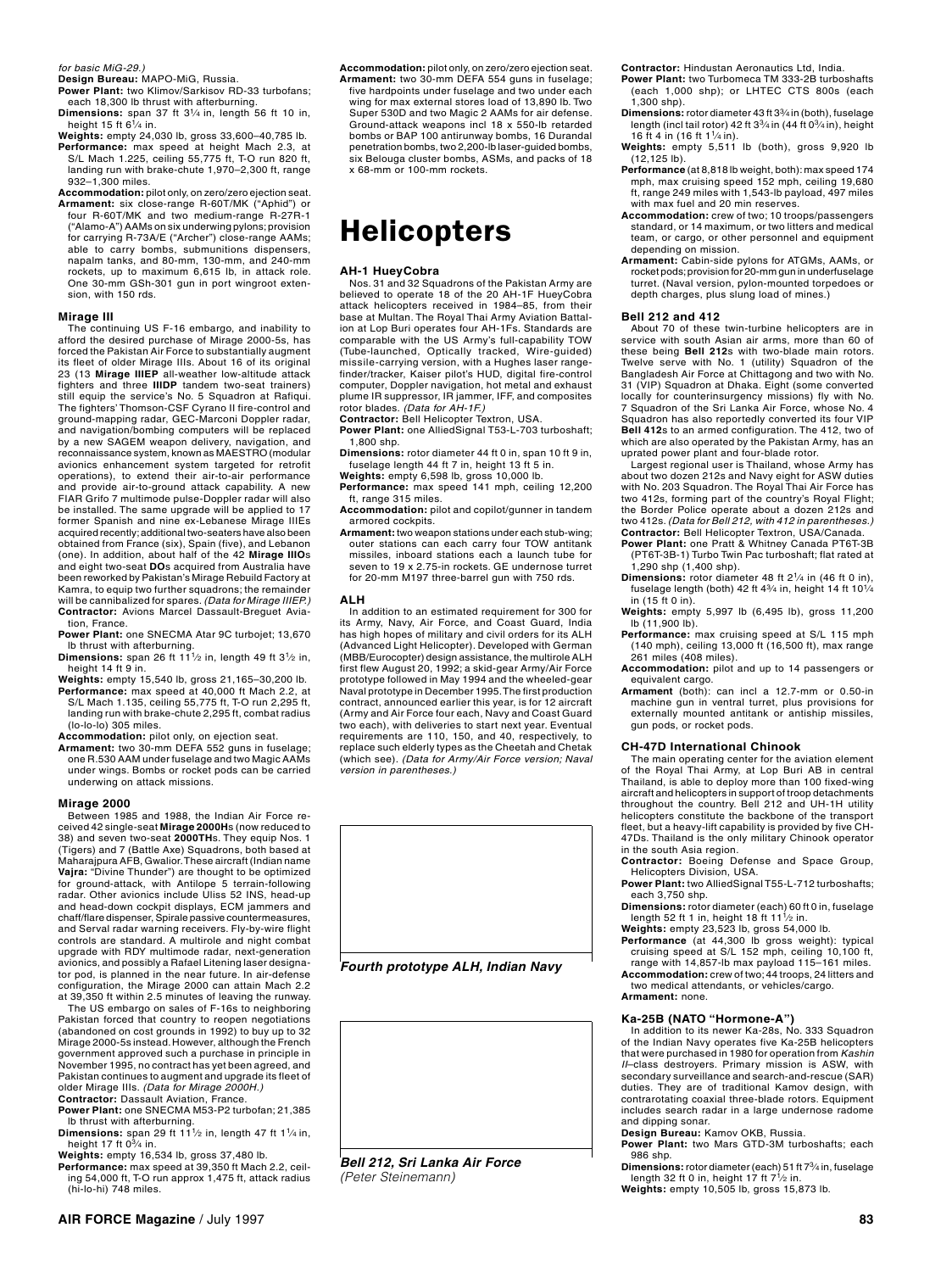**Performance:** max speed 130 mph, ceiling 11,000 ft, range 250–405 miles.

**Accommodation:** crew of two; main cabin is large enough to contain 12 folding seats.

**Armament:** one 18‑in ASW torpedo and sonobuoys in underfuselage weapons bay.

#### **Ka‑28 (NATO "Helix‑A")**

In 1989, the Indian Navy acquired 15 Ka-28 heli-copters for antisubmarine duties from its newer and upgraded *Kashin*‑class ships by No. 333 Squadron, based at Dabolim. Each can be stowed in much the same<br>hangar space as a Ka-25 but offers greatly improved<br>performance and combat capability. The general configuration is little changed, with contrarotating coaxial rotors, but the cabin is enlarged and twin fins replace the triple tail unit of "Hormone." Equipment includes an undernose 360° search radar, MAD, dipping sonar, IFF, radar warning receivers, IR jammer, and ESM. The autopilot provides automatic approach and hover on a preselected course, using Doppler radar, enabling use of the dipping sonar at night and in adverse weather. Ka-28s normally operate in pairs, one tracking the hostile submarine, the other dropping depth bombs. They are claimed to be effective against submarines cruising at up to 40 knots, at a depth of 1,650 ft, out to 125 miles from the helicopter's base, by day and night. **Design Bureau:** Kamov OKB, Russia. Power Plant: two Klimov TV3-117V turboshafts;

each 2,190 shp. **Dimensions:** rotor diameter (each) 52 ft 2 in, fuselage

length 37 ft 1 in, height 17 ft 81⁄2 in. **Weight:** gross 26,455 lb.

**Performance:** max speed 155 mph, ceiling 12,000 ft, range 310–745 miles.

**Accommodation:** crew of three (pilot, tactical coordinator, ASW systems operator).

**Armament:** two torpedoes or four depth bombs, plus sonobuoys, in ventral weapons bay.

#### **Ka-31**

In December 1996, the Indian Ministry of Defense announced its intention to order three Ka-31 radar picket helicopters for operation from ships of its Navy. Based on the airframe and power plant of the Ka-28/29, the Ka-31 carries an E-801E Oko (eye) early warning radar system, with a 64.5 sq ft rotating radar antenna under its fuselage. This stows flat when not in use; when deployed downward, it turns through 90° into a vertical plane and rotates at 6 rpm, with the landing gear retracted to prevent interference. Data on airborne and surface targets are acquired, evaluated, and transmitted automatically to a command center, requiring only two crew in the helicopter. Surveillance radius is 62–93 miles for fighter-sized targets, 155 miles for ships. Up to 20 targets can be tracked simultaneously. Armor, gun, and stores pylons are deleted.

**Performance:** Loiter speed at up to 11,500 ft 62–75 mph, duration on station 2 hr 30 min.

**Lynx** Following its purchase of six surplus Royal Navy Type 21 frigates, the Pakistan Navy acquired three ex-RN Lynx HAS. Mk 3 helicopters in 1994 and 1995. These now equip No. 333 Squadron. Capable of antisubmarine classification and strike, air-to-surface-vessel search and strike, reconnaissance, search and rescue, troop transport, fire support, VERTREP, communications, and fleet liaison, they have a nose-mounted GEC-Marconi Seaspray search-and-tracking radar and can carry Sea Skua antiship missiles. Three more are on option. *(Data for HAS. Mk 3.)*

**Contractor:** Westland Helicopters Ltd, UK.

**Power Plant:** two Rolls-Royce Gem 41-1 turboshafts; each 1,120 shp.

**Dimensions:** rotor diameter 42 ft 0 in, fuselage length 45 ft 3 in, height 11 ft 5 in.

**Weights:** empty 7,370 lb, gross 10,500 lb.

- **Performance:** max cruising speed 144 mph, ceiling 8,450 ft, radius (SAR, with reserves) 111–132 miles, max range 368 miles.
- Accommodation: pilot and copilot or observer, plus systems operators, or six litters and a medical attendant, or 2,000 lb of internal equipment or cargo; in SAR configuration, crew of three, nine survivors, and 600-lb capacity external rescue hoist.
- **Armament** (ASW configuration): two pylon-mounted Mk 44, Mk 46, or Sting Ray homing torpedoes, one each side of fuselage, plus six marine markers; or two Mk 11 depth charges; or up to four BAe Sea Skua semiactive homing antiship missiles.

#### **Mi‑8/17/171 (NATO "Hip")**

Most widely used family of multirole helicopters in the world, the Mi-8 and Mi-17 are flown by seven of the 10 south Asian nations included in this "Gallery." The basic production version, first flown in 1962, is the **Mi-8** with two TV2 turboshaft engines and a starboard‑side tail rotor. Since the early 1980s, customers wanting higher performance have been able to buy the **Mi‑17** 



*(Peter Steinemann)*

(Hip‑H), with 1,923 shp TV3‑117MT engines in shorter nacelles and with the tail rotor on the port side.

The **Mi‑8T** (Hip‑C) is the standard assault transport, able to put down troops, equipment, and supplies behind enemy lines within 15–20 minutes of a nuclear or conventional bombardment/air strike. The **Mi‑8TV** (Hip‑C) is armed, with a twin stores rack for rocket packs or bombs on each side of the cabin. On the **Mi-8TBK** (Hip-F), for export, the armament is increased, with a 12.7-mm KV-4 nose machine gun, with 700 rds, and triple stores racks, able to carry 192 rockets in six packs, plus six 9M14M (NATO "Sagger") manual command to line of sight antitank missiles. The **Mi-8PS** is a VIP transport. Current export versions include the<br>upgraded **Mi-171,** with optional Igla-V AAMs, 9M114<br>(NATO "Spiral") ASMs, radar and electro-optics pod. Approximate numbers of Mi‑8/17/171s active with south Asian air forces are: Afghanistan 45 Mi-8/17; Bangladesh seven Mi-8, 12 Mi-17; Bhutan two Mi-8; India 80 Mi-8, 50 Mi-17 (Indian names **Rama** and **Pratap,** respectively); Myanmar 12 Mi-171; Pakistan Army 10 Mi-8, 12 Mi-17; and Sri Lanka 11 Mi-17. Two of Pakistan's Mi-17s have a VIP interior; the others supplement two Bell 412s and four UH-1Hs available for disaster relief with 6th Aviation Squadron. *(Data for military Mi-8TV Hip-C.)*

**Design Bureau:** Mil OKB, Russia. **Power Plant:** two Klimov TV2‑117A turboshafts; each 1,677 shp.

**Dimensions:** rotor diameter 69 ft 101⁄4 in, fuselage length 59 ft 71⁄4 in, height 18 ft 61⁄2 in. **Weights:** empty 16,007 lb, gross 26,455 lb.

**Performance:** max speed at 3,250 ft 155 mph, ceiling

13,120 ft, range 264 miles as passenger transport. **Accommodation:** crew of two or three; 24 troops on

tip‑up seats along cabin sidewalls, or 12 litter patients and an attendant, or 8,820 lb of freight or vehicles, loaded via rear clamshell doors and hook‑on ramps.

**Armament:** twin rack on each side of cabin, able to carry 64 x 57‑mm rockets in four UV-16-57 packs, or other weapons.

### **Mi‑24/25/35 (NATO "Hind")**

Versions of Russia's standard attack helicopter are in service in Afghanistan (about 25 Mi-24s), with the Indian Air Force (40 Mi-25s and 35s, Indian name **Akbar**), and since 1995, in Sri Lanka (five of original six Mi-24Vs). Unlike their Western counterparts, each of these helicopters has the added capability of carrying eight combat-equipped troops in its main cabin. The basic version is the **Mi-24** in various forms. Its export counterpart, the **Mi-25,** corresponds to the Mi‑24D (Hind‑D) gunship, with a 12.7‑mm YakB-12.7 four-barrel nose gun, with 1,470 rds, four weapons pylons under its stub-wings, and wingtip launchers for four 9M17P Skorpion ("Swatter") antitank missiles.

The **Mi‑35** is the export model of the Russian Army's Mi‑24V (Hind‑E), with up to eight 9M114 ("Spiral") radio‑guided, tube‑launched, antitank missiles in pairs on its wingtip and underwing stores pylons. It has a HUD for the pilot, replacing the reflector gunsight, and an enlarged undernose automatic missile guidance pod. R‑60 ("Aphid") AAMs and the same range of alternative weapons as those of Hind‑D can be car‑

ried on the underwing pylons. The Mi‑35P is similar to the CIS forces' Mi‑24P (Hind‑F), with a GSh‑30‑2 twin‑barrel 30‑mm gun (with 750 rds) mounted on the starboard side of the nose, replacing the usual undernose Gatling. *(Data for Mi-35P.)* **Design Bureau:** Mil OKB, Russia.

**Power Plant:** two Klimov TV3‑117 turboshafts; each 2,190 shp.

**Dimensions:** rotor diameter 56 ft 91⁄4 in, fuselage length 57 ft 51⁄4 in, height 21 ft 4 in. **Weights:** empty 18,078 lb, gross 26,455 lb.

**Performance:** max speed 208 mph, ceiling 14,750 ft, range on internal fuel 310 miles, with auxiliary tanks 620 miles.

- **Accommodation:** crew of two (pilot at rear); flight mechanic and provisions for eight troops or four litter patients in main cabin.
- **Armament:** one GSh‑30‑2 twin‑barrel 30‑mm gun; up to eight 9M114 antitank missiles. Alternative loads on four underwing pylons incl 32‑rd packs of 57‑mm rockets, 20‑rd packs of 80‑mm rockets, UPK‑23-250 pods each containing a GSh‑23L twin‑barrel 23‑mm gun, up to 3,300 lb of bombs, mine dispensers, or other stores. Provisions for firing AKMS guns from cabin windows.

**Mi‑26 (NATO "Halo")** No.126 (Feather Weight) Helicopter Unit of the Indian Air Force, based at Chandigarh, has 10 Mi-26s. Each has a cargo hold and payload very similar in size to those of a C‑130H Hercules, loading via clamshell doors and ramp at the rear of the cabin, and all equipment necessary for day and night operation in all weath‑ ers. Optional items available on the Mi-26, which is the world's largest production helicopter, include a closed-circuit TV system to observe slung payloads, infrared jammers and suppressors, infrared decoy dis‑ pensers, and a color‑coded identification flare system.

**Design Bureau:** Mil OKB, Russia. **Power Plant:** two ZMKB Progress D‑136 turboshafts; each 10,000 shp.

**Dimensions:** rotor diameter 105 ft 0 in, fuselage length 110 ft 8 in, height 26 ft 83⁄4 in. **Weights:** empty 62,170 lb, gross 123,450 lb.

**Performance:** max speed 183 mph, ceiling 15,100 ft, range with standard fuel 497 miles, with auxiliary tanks 1,190 miles.

**Accommodation:** crew of four; compartment for four additional persons aft of flight deck and about 20 tip‑up seats along each sidewall of hold. Max accommodation for 80 combat-ready troops, or 60 litter casualties and four or five attendants. Freight loads incl two airborne infantry combat vehicles or a standard 44,100-lb ISO container.

#### **Armament:** none.

#### **S-58T**

First flown by Sikorsky in August 1970, the S-58T has an airframe similar to that of the piston-engine H-34 Choctaws once operated by the US Army, reengined with a coupled turboshaft. Approximately 146 conversions and conversion kits were delivered before the program was sold to California Helicopter in 1981. No. 201 (Spider) Squadron, Royal Thai Air Force, at Kokkathium AB, has 14 S-58Ts for transport and combat search and rescue duties.

**Contractor:** California Helicopter International, USA. **Power Plant:** one Pratt & Whitney Canada PT6T-6

Twin-Pac coupled turboshaft; 1,875 shp. **Dimensions:** rotor diameter 56 ft 0 in, fuselage length 47 ft 3 in, height 15 ft 11 in.

**Weights:** empty 7,577 lb, gross 13,000 lb. **Performance:** max speed 138 mph, hovering ceiling OGE 6,500 ft, range with standard fuel 278 miles.

**Accommodation:** crew of two; 18 troops or eight litter patients. **Armament:** normally none.

#### **S-70B Seahawk**

To serve alongside the Harrier attack aircraft on its newly acquired aircraft carrier, HTMS *Chakri Naruebet,* the Royal Thai Navy ordered six Sikorsky S-70B-7 Seahawk helicopters in October 1993. It is understood that these will serve mainly in the roles of coastal surveillance, maritime patrol, and search and rescue, although they will retain a capability for the ASW and ASV roles of their US Navy SH-60B counterparts. Equipment will include a 600-lb capacity rescue hoist, mounted on the port side of the cabin. The first Seahawk was handed over in March and the sixth was due to be accepted in June, for service entry before the end of this year. A further order may be placed later. *(Data for US Navy SH-60B.)*

**Contractor:** Sikorsky Aircraft, USA. **Power Plant:** two General Electric T700-GE-401C turboshafts; each 1,800 shp.

**Dimensions:** rotor diameter 53 ft 8 in, fuselage length 50 ft 0<sup>3</sup>/4 in (40 ft 11 in folded), height 12 ft 5<sup>3</sup>/<sub>8</sub> in

(13 ft 31⁄4 in with tail pylon folded). **Weights:** empty 13,648 lb, gross 18,373–21,884 lb.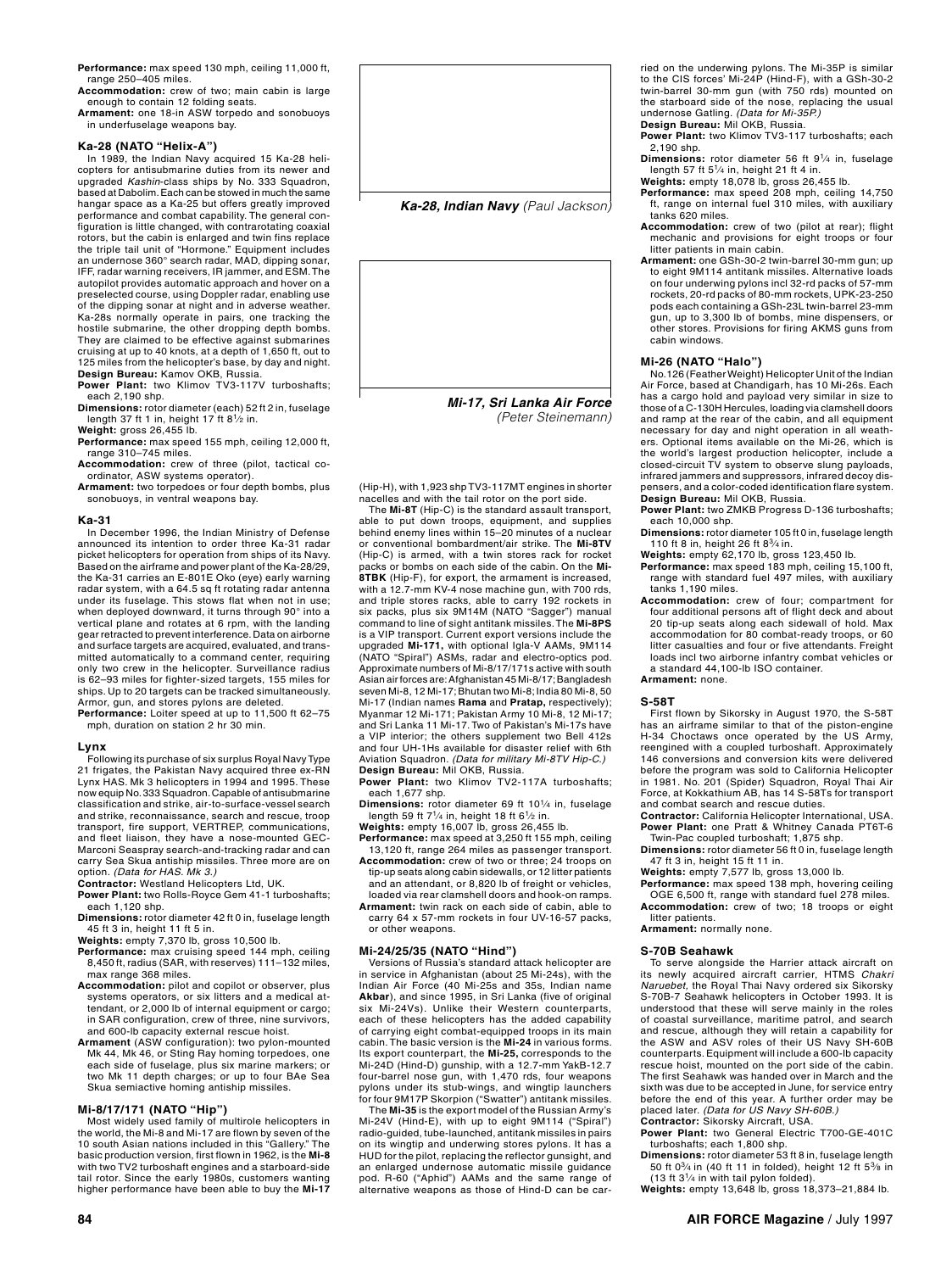- Performance: max speed at 5,000 ft 145 mph, mission radius with 1-hr loiter 173 miles, with 3-hr loiter 57 miles.
- **Accommodation:** crew of three (pilot, copilot/tacco, and sensor operator).
- **Armament** (ASW): two Mk 46 or Mk 50 torpedoes or Penguin antiship missiles, one pylon-mounted each side of fuselage aft of main cabin door. Provision for one or more pintle-mounted 7.62-mm machine guns in cabin doorways.

#### **S-76N**

Since 1979, about 450 civil S-76s, in various models, have been sold, including almost 100 of the **S-76B**  variant. The **S-76N,** six of which were ordered by the Royal Thai Navy in 1994, is a navalized S-76B. For shore-based duties that include coastal patrol, shipto-shore personnel transport, and search and rescue, they were delivered to NAS Sattahip at U Tapao in June and September 1996. Differences from the standard S-76B include self-sealing fuel tanks, uprated transmission, sliding cabin doors, manual blade-folding, reinforced landing gear, larger mainwheel tires, a Honeywell AFCS with programmable SAR patterns, harpoon decklock, pressure refueling, and the ability to refuel while hovering. Equipment options include an emergency flotation system, a 3,300-lb capacity cargo hook, 600-lb capacity rescue hoist, and a cabin speaker and loudhailer.

**Contractor:** Sikorsky Aircraft, USA. **Power Plant:** two Turbomeca Arriel 2S1 turboshafts;

each 856 shp.

**Dimensions:** rotor diameter 44 ft 0 in, fuselage length 43 ft 4 in, height 14 ft 53⁄4 in. **Weights:** empty (typical) 6,680 lb, gross 12,800 lb.

- **Performance** (standard S-76B at 11,700 lb gross weight): max speed 178 mph, max cruising speed 166 mph, ceiling 15,000 ft, range at 4,000 ft 322 miles (30 min reserves), 402 miles (no reserves).
- **Accommodation:** crew of two, plus systems operator(s) according to role. Cabin can accommodate 12 evacuees on seats or 16 sitting on floor; medevac version can carry three litter patients (or six prone patients if not on litters) plus two medical attendants.
- **Armament:** provision for pintle-mounted 7.62-mm gun in each cabin doorway; multipurpose pylon system (MPPS) permits external carriage of gun and rocket pods, mines, torpedoes, or Hellfire, TOW, Stinger, or Sea Skua missiles.

#### **SA 315B Lama and Cheetah**

Aerospatiale of France developed the **Lama** from its Alouette II to meet an Indian requirement for operations in the Himalayas. Hindustan Aeronautics has license-built more than 240 since 1972, under the Indian name **Cheetah,** but this production has virtually ceased. Twelve equip the Indian Air Force Helicopter Training School at Hakimpet, while about 40 serve with four Indian Army squadrons for observation and liaison duties. In due course, they will be replaced by the new ALH. No. 8 Squadron of the Pakistan Army Aviation Corps has about 15 Lamas, including six from Romanian production. They are employed primarily in the Karakoram Range and around the Siachan glacier. *(Data for HAL SA 315B.)*

**Contractor:** Hindustan Aeronautics Ltd, India. **Power Plant:** one HAL‑built Turbomeca Artouste IIIB

- turboshaft; derated to 542 shp. **Dimensions:** rotor diameter 36 ft 13⁄4 in, fuselage
- length 33 ft 63⁄4 in, height 10 ft 13⁄4 in. **Weights:** empty 2,193 lb, gross 3,858 lb normal, 4,078

lb with slung cargo. Performance: max cruising speed 119 mph, ceiling 21,000 ft, range (max) 341 miles.

**Accommodation:** pilot and copilot or passenger, side by side, three passengers to rear; or pilot, two litter patients, and medical attendant. External sling loads up to 2,205 lb. **Armament:** none.

#### **SA 316 Alouette III and Chetak**

Manufacture of the **SA 316B** continues, though only at a trickle, in India, where more than 330 have been license-built under the name **Chetak,** in addition to early **Alouette III** imports from France. Up to 120, some equipped for an antitank role, equip nine or more units of the Indian Army; smaller quantities serve with the Indian Air Force (about 30), Navy (15, principally with INAS 321 and 331), and Coast Guard (six with CGAS 800). Like the Cheetah, the Chetak is destined for

replacement by HAL's new ALH (which see). The Royal Nepalese Air Force has two Chetaks. Pakistan's Air Force has about 15 Alouettes (two or three each with six squadrons) for SAR and light duties; its Army has about 20 for liaison; and its Navy's No. 333 Squadron has seven (including four ex-Dutch), variously equipped for ASW, surveillance, and SAR. Two Alouette IIIs are operated by the Seychelles People's Air Force for coastal patrol and other duties. *(Data for HAL-316B Chetak.)*

**Contractor:** Hindustan Aeronautics Ltd, India. **Power Plant:** one HAL-built Turbomeca Artouste IIIB

- turboshaft; derated to 550 shp. **Dimensions:** rotor diameter 36 ft 13⁄4 in, fuselage length (incl tail rotor) 33 ft  $4\frac{1}{2}$  in, height 9 ft 9 in.
- **Weights:** empty 2,711 lb, gross 4,850 lb. **Performance:** max cruising speed at S/L 115 mph, ceiling 10,675 ft, range (max) 296 miles.
- **Accommodation:** pilot and up to six passengers or equivalent cargo; normally pilot only, or pilot and gunner, in armed versions; pilot plus two litters and
- two other persons in SAR or medevac configuration. **Armament:** range of possible weapons incl a tripodmounted 7.62‑mm machine gun with 1,000 rds aft of pilot's seat, or 20-mm gun with 480 rds, turret-mounted on port side of cabin. Instead of guns, can carry two or four wire‑guided antitank missiles on external rails or 68‑mm rocket pods. ASW version can carry two torpedoes or depth charges, or one of these weapons plus an MAD bird.

#### **SA 330 Puma and AS 332 Super Puma**

Major user in the south Asia region is the Pakistan Army, which has about 25 **SA 330L** Pumas for miscellaneous transport duties with Nos. 21 and 25 Squadrons; a single **SA 330J,** similar to the L, serves as a VIP transport. At Katmandu, the Royal Nepalese Air Force has two earlier Pumas, an **SA 330C** (1,400 shp Turmo IVB engines) and an **SA 330G,** with metal instead of composites rotor blades. Nepal's Royal Flight also operates civil-registered **AS 332L** and **L1 Super Pumas** (one of each) (1,877 shp Makila 1A1 engines, uprated transmission, and airframe improvements). These make commercial and SAR flights in addition to their VIP duties. Thailand's Royal Flight recently received three **AS 332L2 Super Puma Mk II**s. *(Data for SA 330L.)*

- **Contractors:** Aerospatiale, France; Westland Heli‑ copters, UK.
- **Power Plant:** two Turbomeca Turmo IVC turboshafts; each 1,575 shp.
- **Dimensions:** rotor diameter 49 ft 21⁄2 in, fuselage length 46 ft 11⁄2 in, height 16 ft 101⁄2 in.
- **Weights:** empty 7,970 lb, gross 16,315 lb.
- **Performance:** max cruising speed at S/L 160 mph,



*SA 315B Cheetah, Indian Army Aviation (Simon Watson)*



*(Paul Jackson)*



*Sea King Mk 42C, Indian Navy (Simon Watson)*

ceiling 15,750 ft, range 341 miles.

- **Accommodation:** crew of two; 16 fully equipped troops, six litter patients and six seated persons, or 7,055 lb of internal or external freight.
- **Armament:** provisions for side‑firing 20‑mm gun, two 7.62‑mm machine guns, rocket packs, and other weapons.

**Sea King** With total orders for 41, India was easily the major export customer for Westland's license-built and greatly modified development of the Sikorsky SH‑3 antisubmarine helicopter, beginning with 12 **Mk 42**s in the early 1970s, for Nos. 330 and 336 Naval Air Squadrons. These were followed in 1980 by three **Mk 42A**s. Later deliveries, to Advanced Sea King standard with improved "hot and high" engines, uprated gearboxes, all-composites rotor blades, and a strengthened airframe, comprised 20 **Mk 42B**s and six assault and transport **Mk 42C**s for Nos. 336 and 339 NAS, respec‑ tively. Up to 36 remain in service. Typical equipment on the Mk 42B includes MEL Super Searcher radar, Doppler navigation, GEC-Marconi AQS‑902 sonobuoy processor and tactical processing system, Alcatel<br>HS-12 dipping sonar, Chelton 700 sonics homing,<br>GEC-Marconi Hermes ESM, Louis Newmark AFCS (automatic flight-control system), and fittings for Sea Eagle antiship missiles.

The remaining six of seven **Mk 45/45A** Sea Kings operated since 1975 by No.111 Squadron (Sharks) of the Pakistan Navy, broadly equivalent to India's Mk 42, have a less capable MEL radar, Plessey sonar, lowerrated engines, and are equipped for Exocet instead of Sea Skua missiles. *(Data for Mk 42B.)* **Contractor:** Westland Helicopters Ltd, UK.

**Power Plant:** two Rolls‑Royce Gnome H.1400‑1T

- turboshafts; each 1,660 shp. **Dimensions:** rotor diameter 62 ft 0 in, fuselage length
- 55 ft 93⁄4 in, height 15 ft 11 in.
- **Weights:** empty (ASW) 16,163 lb, gross 21,500 lb. **Performance:** cruising speed at S/L 126 mph, ceiling 14,000 ft, radius of action (three torpedoes, two hr on station) 144 miles.
- **Accommodation:** flight crew of two; ASW, two sys‑ tems operators; SAR, up to 22 survivors; transport, up to 28 troops.
- **Armament:** two Sea Eagle or Exocet missiles, up to four homing torpedoes, four depth charges, Ultra Electronics minisonobuoys, smoke floats, marine markers, and other weapons and equipment; provision for door-mounted machine gun on starboard side.

#### **UH‑1 Iroquois/Bell 205**

Three nations in south Asia continue to fly military versions of the original single-engine "Huey" family, mostly in light transport, SAR, utility, or training roles. The Royal Thai Army has a total of around 70 **UH-1H**s. Thailand's Air Force and Navy have 30 and four UH-1Hs, respectively, and the Border Police 26 Bell **205A-1**s. Myanmar's air force still has about 12 UH-1Hs; the Pakistan Army operates five each of the UH-1H and Italian-built Agusta-Bell 205A-1. *(Data for UH-1H.)* **Contractor:** Bell Helicopter Textron, USA.

**Power Plant:** one AlliedSignal T53‑L‑13 turboshaft; 1,400 shp.

**Dimensions:** rotor diameter 48 ft 0 in, fuselage length

41 ft 103⁄4 in, height 11 ft 93⁄4 in. **Weights:** empty 5,210 lb, gross 9,500 lb.

**Performance:** max cruising speed 127 mph, ceiling 12,600 ft, range 318 miles. **Accommodation:** pilot and 11–14 troops, or six lit‑

ters and a medical attendant, or 3,880 lb of cargo. **Armament:** normally none.

#### **W‑3 Sokól**

Long-time license production of more than 5,400 Rus‑ sian Mi‑2s gave Poland's Swidnik helicopter company valuable experience which later found expression in a design of its own. The W‑3 Sokól ("Falcon"), with Polish‑built Russian engines, has a fuselage some 25 percent larger than the Mi-2, more than twice the power, and the ability to carry some 2.5 times the payload. Development since it first flew on November 16, 1979, has been slow by Western standards, but production now exceeds 100, of which some 33 (including 24 military) have been exported. First (and so far largest) foreign customer was the Myanmar Air Force, which received 13. These are used primarily for SAR and observation missions, except for two configured as VIP transports. They equip a mixed squadron (with Mi-2s and UH-1Hs) at Mingaladon. **Contractor:** PZL Swidnik, Poland.

**Power Plant:** two PZL Rzeszów PZL‑10W turboshafts;

- each 900 shp. **Dimensions:** rotor diameter 51 ft 6 in, fuselage length
- 46 ft 71⁄2 in, height 12 ft 51⁄2 in.
- **Weights:** empty 8,002 lb, gross 13,448–14,110 lb. **Performance** (at 13,448 lb weight): max cruising speed at 3,280 ft 146 mph, ceiling 16,725 ft, range 444 miles (internal fuel), 761 miles with auxiliary fuel.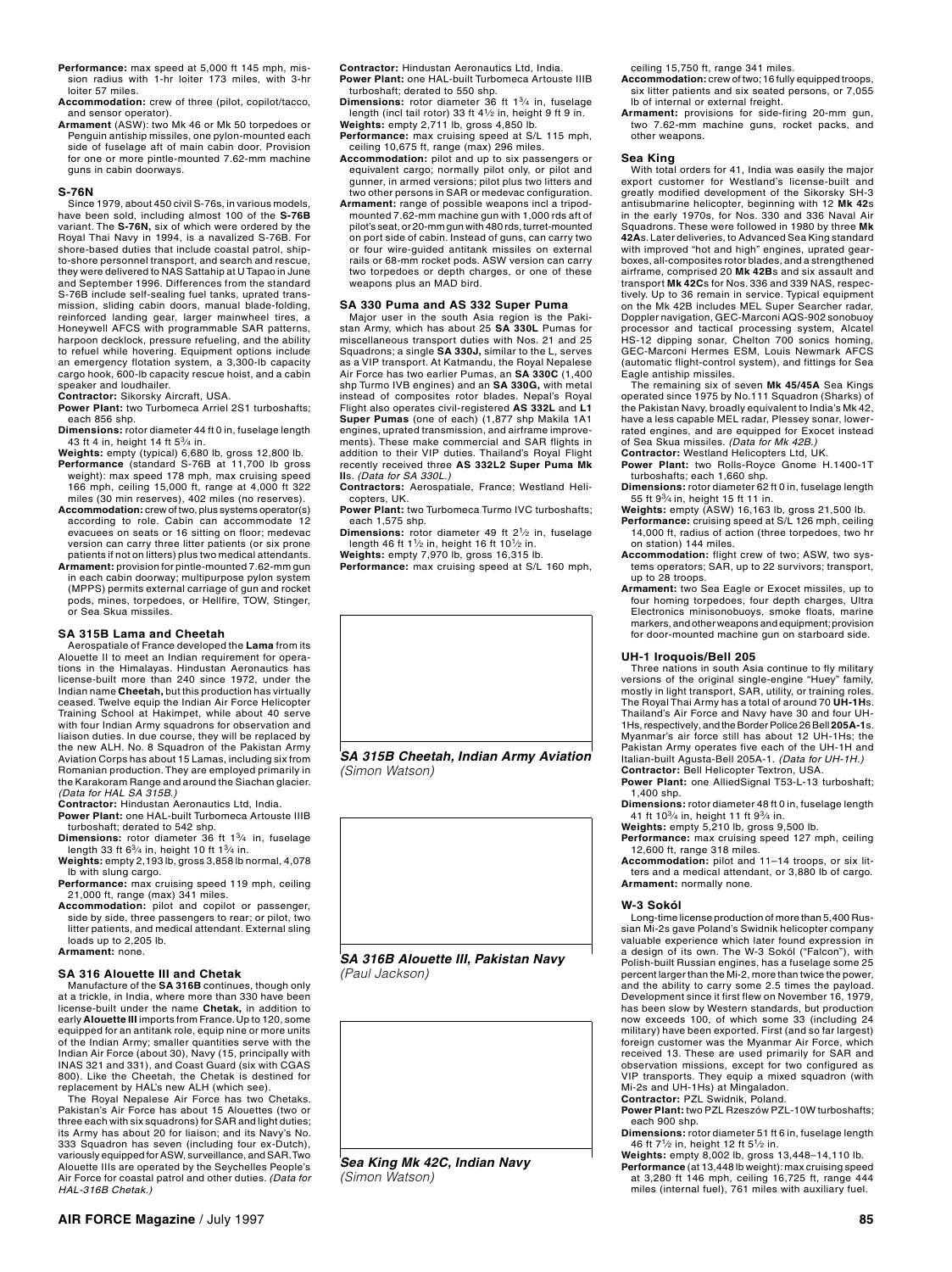- **Accommodation:** crew of two; up to 13 passengers, four litters and a medical attendant, eight survivors plus a two-person rescue crew and doctor, or up to .<br>4,630 lb of internal or external cargo.
- Armament (Polish Air Force W-3W): one GSh-23 twin‑barrel 23‑mm gun on lower starboard side of fuselage; cabin-side attachments for pods of airto- surface unguided rockets (57-mm or 80-mm), bomblet dispensers, or mine-laying packs; up to six machine guns at cabin windows.

## Reconnaissance and Special Mission Aircraft

#### **Astra SPX**

In addition to an order for two (as C-38As) for the US National Guard, Israel Aircraft Industries announced last year that six Astra SPXs were to be acquired by the Indian government. Reports differ as to their intended role, one source suggesting electronic intelligence (elint) while another claims maritime reconnaissance and target towing. According to the former report, the Astras would be operated by the Research and Analysis Wing of the Indian Air Force's Air Research Center, with bases at Charbatia and Palam. This trials unit has, since the late 1980s, operated a small mixed fleet of aircraft that include two modified Boeing 707-337Cs, two special-missions Gulfstream SRA-1s, and three Gulfstream IIIs. Pending clarification of the Astras' equipment fit, the following data are those for the standard civil SPX. **Contractor:** Israel Aircraft Industries.

**Power Plant:** two AlliedSignal TFE731-40R-200G turbofans; each 4,250 lb thrust.

**Dimensions:** span 54 ft 7 in, length 55 ft 7 in, height 18 ft 2 in.

**Weights:** empty 13,700 lb, gross 24,650 lb.

**Performance:** max speed at up to 25,000 ft 403 mph IAS, cruising speed at 35,000 ft (at 19,000 lb cruise weight) 556 mph, ceiling 45,000 ft, max range 3,481 miles with four passengers and NBAA IFR reserves.

**Accommodation:** pilot and up to nine passengers. **Armament:** None.

#### **IAI‑201 Arava**

The mix of special-mission aircraft operated from Don Muang by No. 605 Squadron of the Royal Thai Air Force includes three little-publicized Israeli-built IAI-201 Aravas. Delivered in 1981, they are STOL aircraft, carrying specialized avionics by Elta of Israel for elint tasks. The pod‑and‑boom Arava has a hinged tailcone that opens more than 90° to give unrestricted access to the 450 cu ft cabin.

**Contractor:** Israel Aircraft Industries. **Power Plant:** two Pratt & Whitney Canada PT6A‑34

turboprops; each 750 shp. **Dimensions:** span 68 ft 9 in, length 42 ft 9 in, height 17 ft 1 in.

**Weights:** empty 8,816 lb, gross 15,000 lb.

- **Performance:** max cruising speed at 10,000 ft 198 mph, ceiling 25,000 ft, T-O run 960 ft, landing run 820 ft, max range 621 miles.
- **Accommodation:** crew of one or two; up to 24 troops, 16 paratroops with two dispatchers, 10 litters with two medical attendants, small vehicles, or equivalent cargo, in main cabin.
- **Armament** (optional): fuselage‑side attachments for two 0.50‑in single‑gun packs, with pylon below each pack for six‑rd rocket pod.

## **MiG‑25R (NATO "Foxbat‑B")**

The four MiG-25R (Foxbat-B) single-seat reconnaissance aircraft and two tandem two-seat MiG-25RU<br>(Foxbat-C) trainers flown since 1981 by No. 102 (Trisonics) Squadron of the Indian Air Force, based at Bareilly, are strictly "straight and level" aircraft, with no concessions to agility. Construction is 80 percent welded tempered steel, with eight percent titanium in areas subject to extreme heating, and 11 percent heat‑resistant aluminum alloy, by weight. With a 1,400‑gallon underbelly tank, the MiG‑25R can fly 1,323 miles at cruising speeds up to Mach 2.35 and has a maximum speed of Mach 2.83. Any one of three interchangeable photographic/elint modules, with five camera windows and flush dielectric panels, can be carried in the forward fuselage. **Design Bureau:** Mikoyan OKB, Russia.

**Power Plant:** two Soyuz/Tumansky R-15BD-300 turbojets; each 24,675 lb thrust with afterburning. **Dimensions:** span 43 ft 103⁄4 in, length 70 ft 81⁄2 in, height 21 ft 4 in.

**Weights:** empty 43,200 lb, gross 81,570–90,830 lb.

- **Performance:** max speed at height Mach 2.83, at S/L Mach 0.98, ceiling 68,900 ft, T‑O run 4,100 ft, landing run 2,625 ft, range on internal fuel at supersonic speed 1,015 miles, subsonic 1,491 miles.
- **Accommodation:** pilot only, on zero‑height/80–775 mph ejection seat.
- **Armament:** MiG-25Rs are capable of carrying up to 10 1,100-lb bombs.

#### **Mirage IIIR**

Pakistan's first three photoreconnaissance **Mirage IIIRP**s were delivered in 1969. Ten more were ordered in 1975, and 11 of the 13 continue in service alongside Mirage IIIEPs and DPs with No. 5 Squadron of the Pakistan Air Force at Rafiqui. The IIIRP is basically similar to the IIIE fighter except for an extended nose containing five Omera Type 31 cameras instead of a Cyrano fire-control radar. These can be mounted in vari‑ ous arrangements to provide day or night photography at low, medium, or high altitude. The two 30‑mm guns and air‑to‑ground weapon capability of the IIIE are retained. Later upgrades include a dorsal antenna for a radar warning receiver. *(Data as for IIIE except as follows.)* **Dimensions:** length 50 ft 101⁄4 in. **Weight:** empty 14,550 lb.

#### **RF-5A**

Outside of Europe and North Africa, Thailand is the only operator of the photoreconnaissance RF-5A. With F-5As and Bs (see F-5E entry), four RF-5As formed part of a 24-aircraft order which the Royal Thai Air Force began to receive in 1968. These continue in service, currently with No. 231 Squadron at Udon Thani AFB, and are the RTAF's only dedicated reconnaissance type. Four KS-92A cameras, each with a 100-ft film magazine, are mounted in the nose under a clamshell access cover, with ports under and to each side. *(Data for F-5A; RF-5A generally similar.)*

**Contractor:** Northrop Aircraft Corporation, USA. **Power Plant:** two General Electric J85-GE-13 turbojets;

each 4,080 lb thrust with afterburning.

**Dimensions:** span over tiptanks 25 ft 10 in, length 47 ft 2 in, height 13 ft 2 in.

**Weights:** empty 8,085 lb, gross 20,677 lb.

**Performance:** max speed at 36,000 ft Mach 1.4, ceiling 50,500 ft, T-O run 2,650 ft, landing run 2,300 ft, operational radius (RF-5A, hi-lo-hi) 644 miles.

**Accommodation:** pilot only, on ejection seat. **Armament:** centerline pylon for gun pack or bomb (2,000-lb or larger); four underwing pylons for AAMs, ASMs, bombs, rockets, gun pods, or drop tanks; tiptanks can be replaced by AAMs. Camera nose does not inhibit fighter armament of two nosemounted 20-mm guns.

## **Transports**

**An‑12/Y‑8 (NATO "Cub")** Powered by four 3,945 ehp ZMKB Progress/Ivchenko AI‑20K turboprops, the medium-range An‑12 carries 90 troops, 60 paratroops, or 44,090 lb of freight. Loading is via a door under the upswept rear fuselage, but the **An‑12BP** lacks an integral ramp for vehicles. Up to 10 of the 12 that equipped the Afghan Republican Air Force in the early 1990s may still survive, although they may not all remain airworthy.

The **Y‑8A** is outwardly similar except for higherrated, redesigned Chinese turboprops based on the AI‑20K, a rear‑loading ramp/door, and a more pointed nose. One or two **Y‑8D**s were operated by No. 2 Heavy Transport Squadron of the Sri Lanka Air Force at Ratmalana (Colombo), differing from the standard domestic military Y‑8A in having Western avionics by Collins, Honeywell, and Litton. They were modified in Sri Lanka for use as bombers but have since been lost. Two Y-8Ds are flown by the Air Defense Force of Myanmar at Mingaladon. *(Data for Y-8A.)*



*(Peter Steinemann)*

- **Contractor:** Shaanxi Aircraft Company, People's Republic of China.
- **Power Plant:** four SAEC WJ6 turboprops; each 4,250 ehp.
- **Dimensions:** span 124 ft 8 in, length 111 ft 7<sup>1</sup>/2 in, height 36 ft 7<sup>1</sup>/<sub>2</sub> in.
- **Weights:** empty 77,382 lb, gross 134,480 lb.
- **Performance:** max speed at 22,965 ft 411 mph, ceil‑ ing 34,120 ft, T‑O run 4,170 ft, landing run 3,445 ft, range with 44,090-lb max payload 791 miles, with max fuel 3,489 miles.
- **Accommodation:** crew of five and 14 passengers in pressurized forward section of fuselage; unpressur‑ ized main cabin for 96 troops, 80 paratroops, or 72 litter patients and 20 seated casualties plus three attendants, or two army trucks or helicopters. Rear loading ramp/door (not on An-12).
- **Armament:** provision for two 23‑mm guns in manned tail turret.

An-26 (NATO "Curl")<br>At one recent stage in its many years of war, Afghanistan was known to have 15 serviceable An-26 freighters, but the number that survive is unknown. Those that do are standard aircraft, with a "beavertail" rear fuselage, an auxiliary turbojet in the rear of the starboard engine nacelle, few cabin windows, and Oleg Antonov's unique rear‑loading ramp. This forms the underside of the rear fuselage when retracted, in the conventional way, but can be slid forward under the rear of the cabin to facilitate direct loading onto the floor of the hold or when the cargo is to be air-dropped.

- **Design Bureau:** Antonov OKB, Ukraine. **Power Plant:** two ZMKB Progress/Ivchenko AI‑24VT turboprops; each 2,780 ehp: plus 1,765 lb thrust RU-19A-300 auxiliary turbojet for turboprop starting<br>and to provide additional power for takeoff, climb,<br>and cruising flight, as required.
- **Dimensions:** span 95 ft 9<sup>1</sup>/<sub>2</sub> in, length 78 ft 1 in, height 28 ft 1<sup>1</sup>/<sub>2</sub> in.
- **Weights:** empty 32,518 lb, gross 50,706–52,911 lb. Performance: cruising speed at 20,000 ft 270 mph,<br>ceiling 24,600 ft, T-O run 2,855 ft, landing run 2,135 ft, range with max payload 770 miles, with max fuel 1,652 miles.
- **Accommodation:** crew of five, plus station for load supervisor or dispatcher; 12,125-lb payload. Elec‑ trically powered mobile hoist, capacity 4,409 lb, and conveyor to facilitate loading and air-dropping. Provision for carrying 40 paratroops on sidewall tip-up seats, or 24 litters and an attendant.

**Armament:** provision for pylons on the sides of the fuselage for carrying up to 4,409 lb of weapons or supply containers.

#### **An‑32 (NATO "Cline")**

The prototype An-32 flew for the first time in 1976 as a development of the An-26 to meet an Indian Air Force requirement for operation under "hot and high" conditions. The airframe is basically similar to that of the An‑26 but with triple‑slotted trailing‑edge flaps outboard of the far more powerful engines, automatic leading‑edge slats, enlarged ventral fins, and a full‑span slotted tailplane. It also embodies improvements to the landing gear retraction mechanism, deicing and air-conditioning systems, electrical system, and engine starting. Together, the changes enable the An-32 to operate from unpaved strips at airfields 14,750 ft above S/L in an ambient temperature of ISA + 25°C.

About 120 An-32s, named **Sutlej** after a Punjabi river, are operated by Nos. 12, 19, 33, 43, 48, and 49 Squadrons of the Indian Air Force, plus training wings. Afghanistan had six. No. 3 Squadron of the Bangladesh Air Force, based at Jessore, has three. After severe losses, No. 201 Squadron of the Sri Lanka Air Force still has four An-32s to transport fuel, weapons, and supplies to forces in combat in the northeast of the country. **Design Bureau:** Antonov OKB, Ukraine.

- **Power Plant:** two ZMKB Progress AI-20D Series 5<br>turboprops; each 5,109 ehp.
- **Dimensions:** span 95 ft 91⁄2 in, length 77 ft 81⁄4 in,
- height 28 ft 81⁄2 in. **Weights:** empty 38,371 lb, gross 59,525 lb.
- **Performance:** max cruising speed 329 mph, ceiling 30,840 ft, T-O run 2,495 ft, landing run 1,542 ft, range with max payload 528 miles, with max fuel 1,242 miles.
- **Accommodation:** crew of three or four; up to 50 passengers, 42 parachutists and a jumpmaster, 24 litter patients and two medical personnel, or 14,770 lb of freight. **Armament:** provision for carrying four bombs or other
- stores on hardpoints on each side of the fuselage, below the wings.

#### **C‑130 Hercules**

A total of 11 early production **C-130B**s and **C-130E**s, upgraded by Singapore Aerospace, and a single com‑ mercial **L-100** Hercules equip No. 6 Squadron of the Pakistan Air Force, based at Chaklala. Seven later